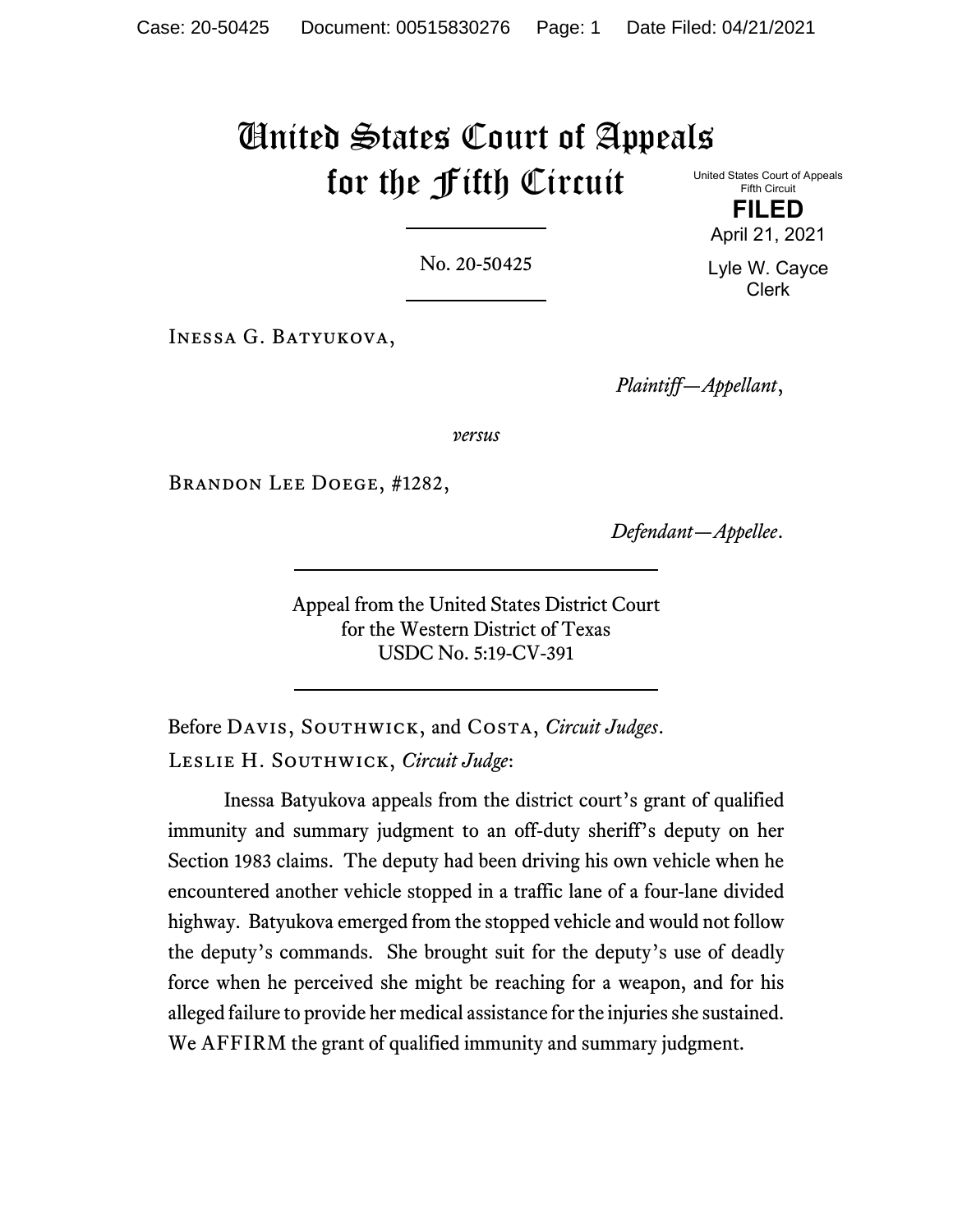# FACTUAL AND PROCEDURAL BACKGROUND[1](#page-1-0)

Brandon Doege was a deputy of the Bexar County, Texas Sheriff's Office who worked in the county's adult-detention center. He was not a patrol officer and had not undergone the same training as patrol officers. He was, though, commissioned as a peace officer and had received basic training for that role.

Shortly before midnight on June 28, 2018, Deputy Doege was driving westbound on U.S. Highway 90 on his way home from a shift. He was in his uniform and driving his personal vehicle, which was equipped with red and blue police-style lights. After he crossed the line from Bexar County into Medina County, Deputy Doege encountered Batyukova's vehicle stopped in the left-hand lane of the highway. Deputy Doege activated his red and blue lights and parked behind her so he could render aid. At that time, he called 911 and informed the Medina County dispatcher that he was an off-duty deputy, that he had encountered a vehicle in the middle of the road with its hazard lights on, that he was in his personal vehicle with red and blue lights, and that he had not yet approached the vehicle.

Batyukova then began to exit her vehicle. Deputy Doege opened his door and yelled out to Batyukova, "let me see your hands" and "get out of the vehicle." She stepped out of the vehicle, which prompted Deputy Doege to yell "put your hands on the hood." Instead of complying with the commands, Batyukova gave Deputy Doege the middle finger, shouted "f\*\*k

<span id="page-1-0"></span><sup>&</sup>lt;sup>1</sup> The summary-judgment record includes: (1) a composite of the audio from Deputy Doege's 911 call with video from a nearby security camera; (2) excerpts from Deputy Doege's deposition; (3) excerpts from Batyukova's deposition; (4) an audio recording of Batyukova's interview with the Medina County Sheriff's Office; (5) the Medina County Sheriff's Office Incident Report; (6) Batyukova's deemed admissions; (7) a news article; and (8) Batyukova's medical records. The security-camera video is of poor quality, revealing little that is helpful regarding the few disputed events.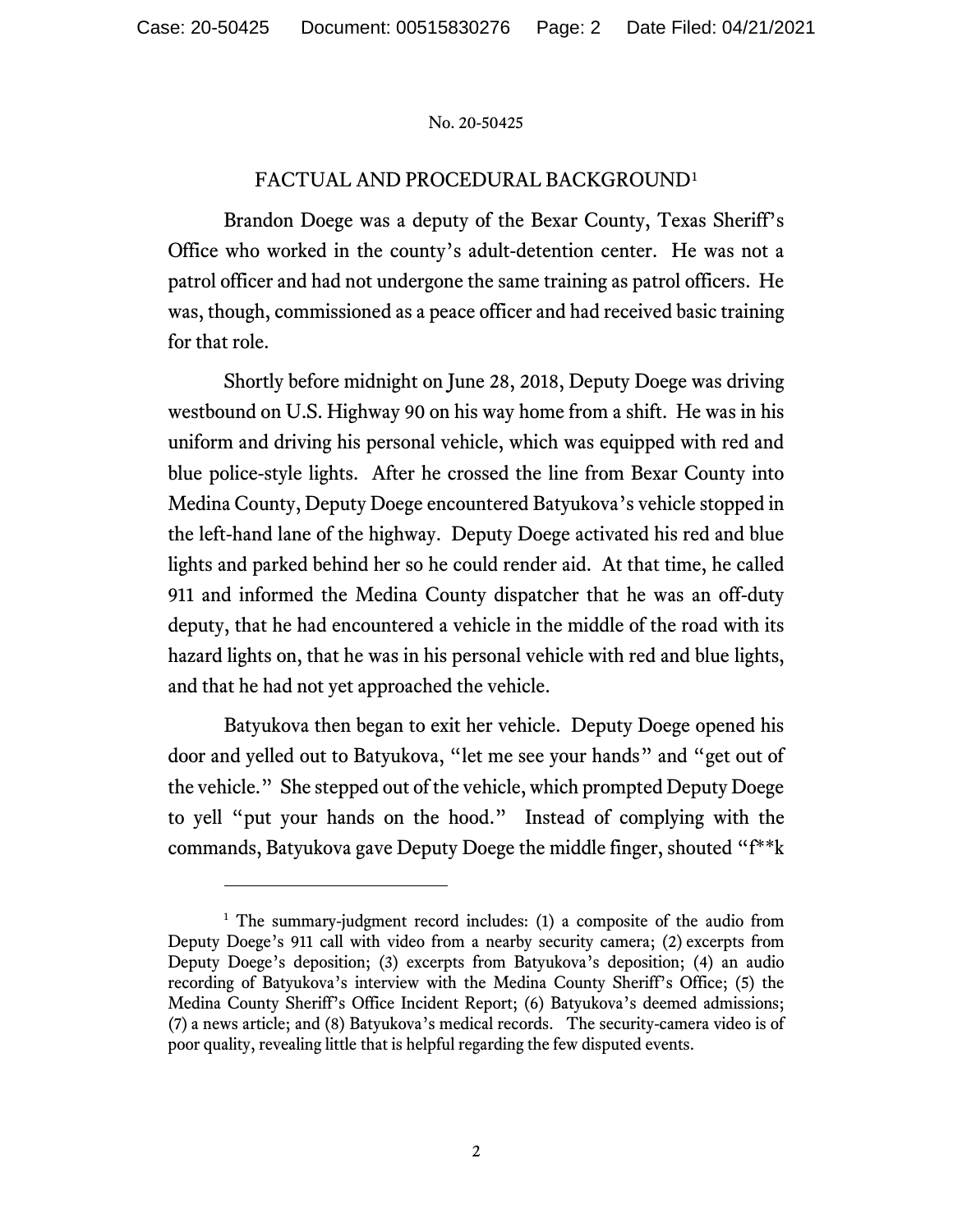you," and said that she hated America. Still on the line with 911, Deputy Doege asked the dispatcher to send a police unit.

It is undisputed that, over the course of the short encounter, Batyukova yelled "f\*\*k you," "f\*\*k America," and "I hate America." The parties dispute whether Batyukova also said "death to America" and "you're going to  $f^*$ king die tonight." Deputy Doege testified that Batyukova made those statements and that they contributed to his fearing for his life, but Batyukova denies doing so.

After requesting a police unit, Deputy Doege again yelled "put your hands on the hood." He also asked her "what is going on" as she continued to shout expletives. After ignoring almost every command Deputy Doege gave, Batyukova began to walk towards Deputy Doege's vehicle. Deputy Doege quickly put his vehicle in reverse and backed up to maintain distance.

Batyukova stopped her approach when Deputy Doege exited his vehicle and drew his weapon. Standing behind his door, Deputy Doege yelled "get down now" and "let me see your hands." At that point, with a cigarette in one hand, Batyukova reached her other hand towards the waistband of her pants. Her hand went behind her back and disappeared from Deputy Doege's view. An instant later, Deputy Doege fired five shots. Bullets struck her wrist, leg, and abdomen.

The video evidence shows that, immediately after shooting, Deputy Doege told the dispatcher "shots fired, shots fired . . . she reached behind her back." In his deposition, he testified that it was the combination of her saying "you're going to f\*\*king die tonight" and her hand reaching behind her back towards her waistband that made him fear for his life. According to his statement to the Medina County Sheriff's Office, when Batyukova "reached behind her towards her waistband," Deputy Doege "thought she was reaching for a weapon to kill [him]" and "was in fear for [his] life."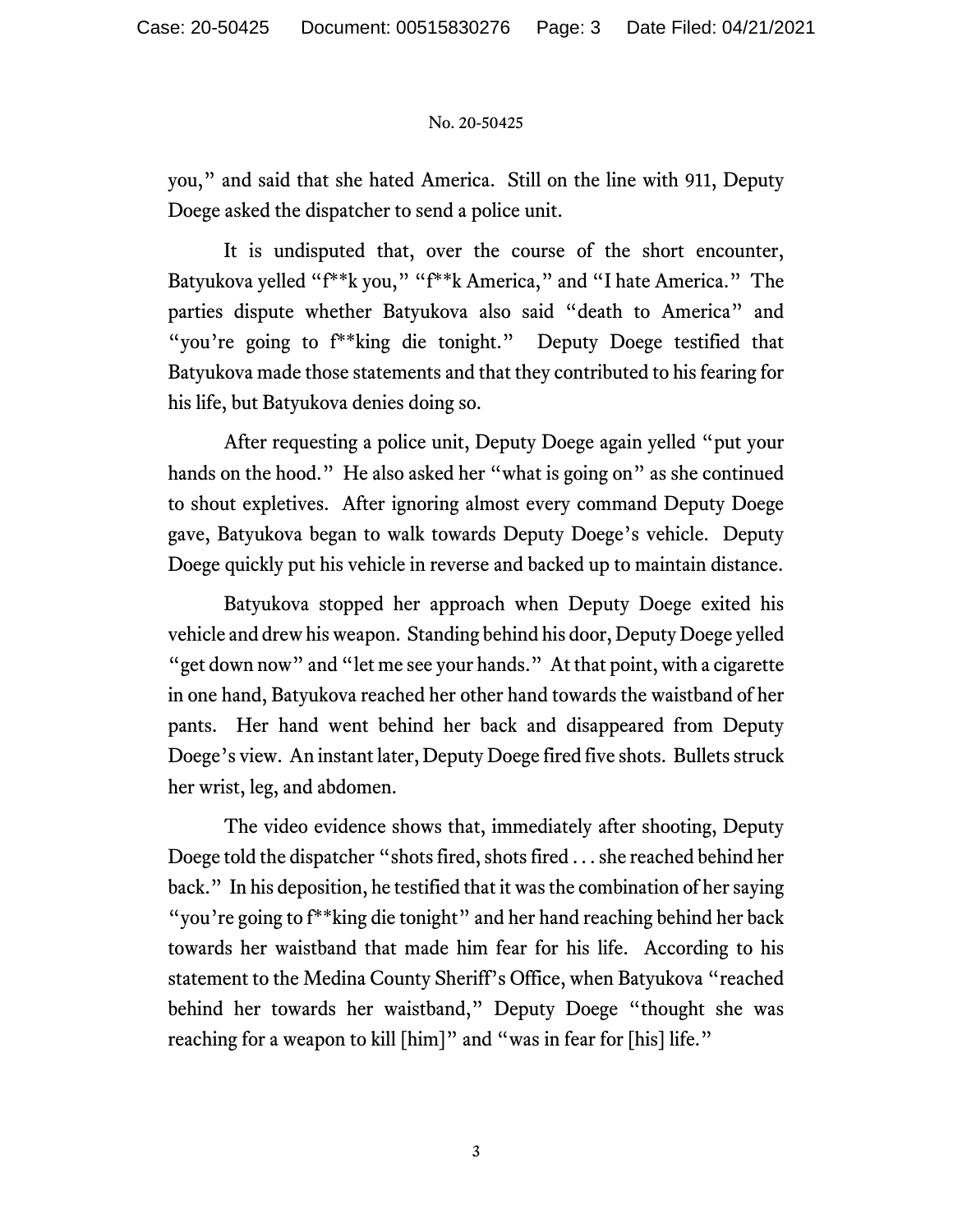After the incident, Batyukova told news reporters that she was attempting to "moon" Deputy Doege. Similarly, she told Medina County investigators that she was attempting to show Deputy Doege her "beautiful a\*\*." In her deposition nearly two years later, she contradicted her previous accounts and claimed that she never attempted to moon Deputy Doege. Regardless, it is conclusively established by deemed admission that Batyukova "reached toward[s] [her] waistband because [she] intended to lower [her] pants in order to display [her] buttocks to Deputy Doege."

Other undisputed facts are that after Deputy Doege shot Batyukova, he immediately informed the dispatcher that shots had been fired, that Batyukova was injured, and that he needed assistance. He told the dispatcher "I need someone now" and "she is not moving." The dispatcher responded that "units are on their way."

A few seconds later, Batyukova's vehicle horn began to blare, which caused Deputy Doege to believe someone else was in the vehicle. Deputy Doege approached her vehicle to check for others but did not see anyone inside the vehicle or in the nearby median.

Deputy Doege returned to his vehicle to search for a first aid kit but soon remembered that he did not have one with him. While he was behind his vehicle, Batyukova began to move slightly. Her movements prompted Deputy Doege to order her again to show her hands. A few moments later, officers from the Medina County Sheriff's Office and the Castroville Police Department arrived. Deputy Doege told them he had not fully cleared the vehicle, the surrounding area, or Batyukova. Other officers apparently handled traffic control, and Deputy Doege and a Medina County deputy proceeded to check Batyukova's vehicle again but found nobody else. The Medina County deputy then approached Batyukova, determined that she was breathing and responsive, and stayed with her until EMS arrived. EMS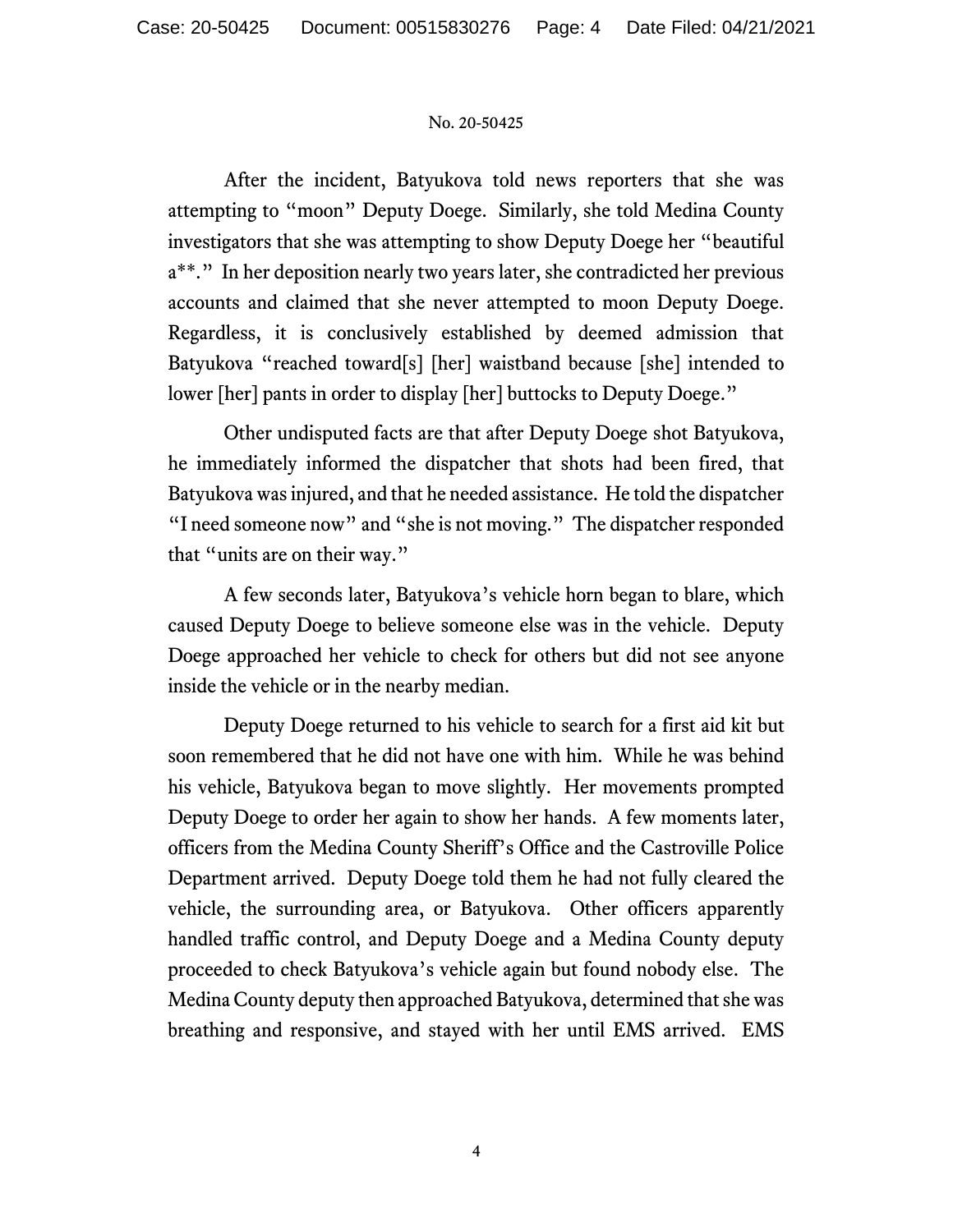arrived about 15 minutes after she was shot. Batyukova had several gunshot wounds, a fractured wrist, and an exposed bone. She had also lost approximately 1,500 mL of blood. She survived her wounds.

Batyukova brought suit against Deputy Doege under 42 U.S.C. § 1983. She then amended her complaint to add several defendants including both Bexar and Medina Counties and their sheriff departments and new factual allegations and claims. The district court eventually dismissed her claims against every other defendant, which left only Deputy Doege. Her claims against Deputy Doege included: (1) Fourth Amendment excessive force based on pointing his weapon at her; (2) Fourth Amendment excessive force based on shooting her; (3) First Amendment retaliation for shooting her in response to her engagement in protected activity; and (4) Fourteenth Amendment deliberate indifference for failing to render adequate medical assistance.

During discovery, Batyukova failed to respond to Deputy Doege's first set of requests for admission within the 30-day deadline set by Federal Rule of Civil Procedure 36(a)(3). After discovery closed, Deputy Doege filed a motion for summary judgment that asserted qualified immunity. His motion relied on many of the facts deemed admitted by Batyukova's failure to respond to the admission requests in a timely manner. The next day, Batyukova filed her own motion for summary judgment on one of her excessive-force claims and finally produced responses to Deputy Doege's discovery requests. Two weeks later, Batyukova moved for leave to amend her discovery responses, *i.e.*, to withdraw her deemed admissions. The magistrate denied the motion.

The district court granted Deputy Doege's motion for summary judgment. Relying in large part on the deemed-admitted facts, the court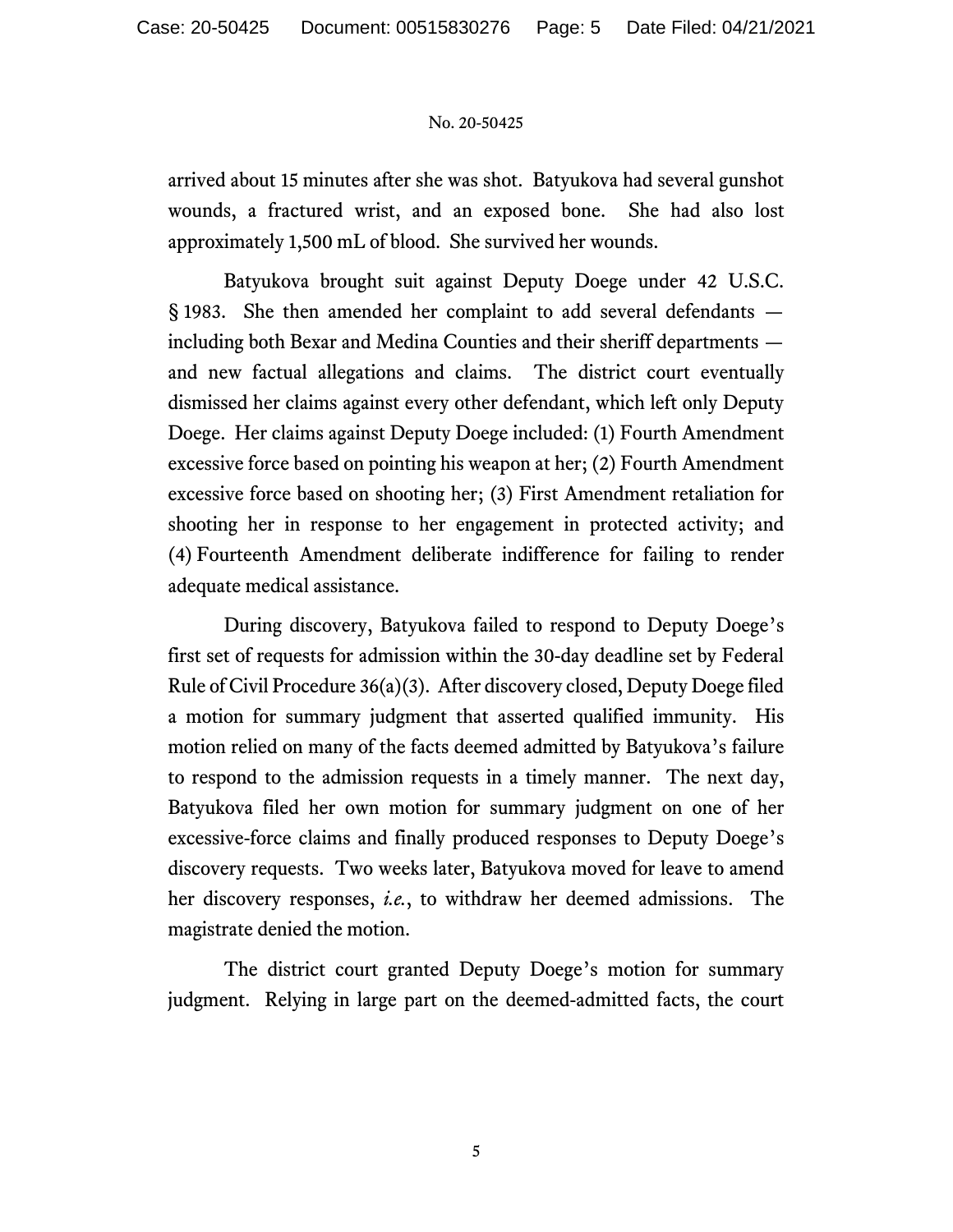found no Fourth, First, or Fourteenth Amendment violations.<sup>[2](#page-5-0)</sup> It did not analyze whether the law was clearly established for any of her claims. Batyukova timely appealed.

# DISCUSSION

"We review a grant of summary judgment *de novo*, applying the same standard as the district court." *Valderas v. City of Lubbock*, 937 F.3d 384, 388 (5th Cir. 2019). Summary judgment is appropriate "if the movant shows that there is no genuine dispute as to any material fact and the movant is entitled to judgment as a matter of law." FED. R. CIV. P.  $56(a)$ . "A dispute is genuine if the evidence is such that a reasonable jury could return a verdict for the nonmoving party." *Dyer v. Houston*, 964 F.3d 374, 379 (5th Cir. 2020). "A fact is material if its resolution could affect the outcome of the action." *Id.* at 379 (quotation marks omitted).

On appeal from summary judgment, we view the facts in the light most favorable to the nonmoving party and draw all reasonable inferences in that party's favor. *Joseph v. Bartlett*, 981 F.3d 319, 325 (5th Cir. 2020). "Conclusory allegations and denials, speculation, improbable inferences, unsubstantiated assertions, and legalistic argumentation" will not survive summary judgment. *Orr v. Copeland*, 844 F.3d 484, 490 (5th Cir. 2016). Whenever possible, we will "give greater weight . . . to the facts evident from video recordings." *Valderas*, 937 F.3d at 388. However, the facts deemed admitted by Batyukova's failure to respond in a timely manner "are

<span id="page-5-0"></span><sup>&</sup>lt;sup>2</sup> The district court combined Batyukova's two Fourth Amendment claims. On appeal, Batyukova does not contest summary judgment on her claim based on Deputy Doege pointing his weapon at her. She therefore waives appellate review of that claim. *Adams v. Unione Mediterranea Di Sicurta*, 364 F.3d 646, 653 (5th Cir. 2004).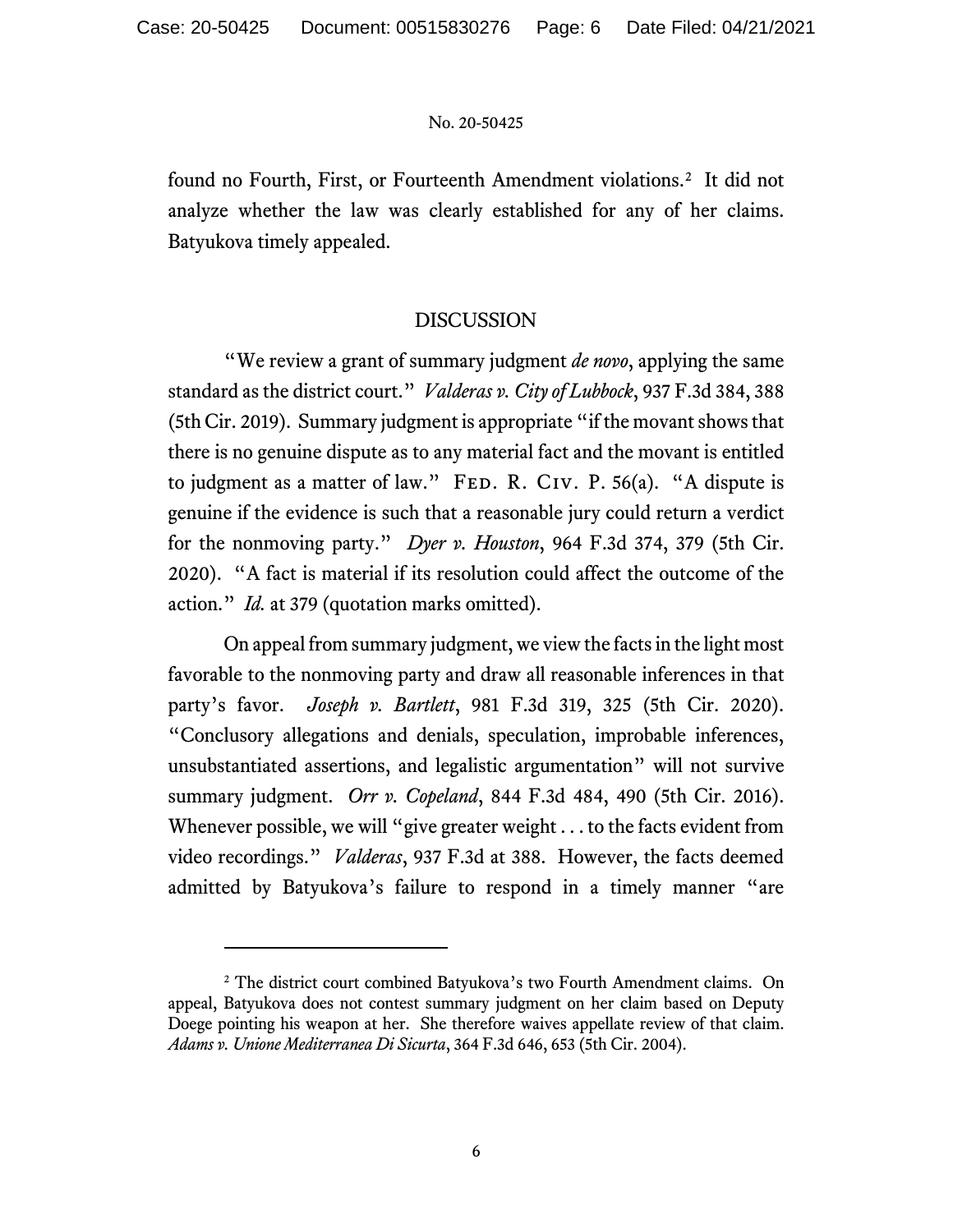conclusive as to the matters admitted." *In re Carney*, 258 F.3d 415, 420 (5th Cir. 2001). Those facts "cannot be overcome" at the summary-judgment stage by pointing to contradictory evidence. *Id.*

The defense of qualified immunity "alters the usual summary judgment burden of proof." *Valderas*, 937 F.3d at 389. Once a defendant properly raises the defense, the burden shifts to the plaintiff to demonstrate that the defendant is not entitled to the defense's protection. *Garza v. Briones*, 943 F.3d 740, 744 (5th Cir. 2019). An officer is entitled to qualified immunity if the officer's conduct either did not violate a federal right of the plaintiff or that right was not clearly established at the time of the relevant events. *Dyer*, 964 F.3d at 380. We can base a decision to allow the immunity on either part of the analysis alone. *Morrow v. Meachum*, 917 F.3d 870, 874 (5th Cir. 2019). The district court reached only the issue of whether any constitutional violation occurred. Because we review the grant of a summary judgment using the same standards as the district court, *Valderas*, 937 F.3d at 388, we can and do resolve the appeal of Batyukova's excessive-force claim based on the other qualified-immunity consideration: whether the law was clearly established that the deputy's actions violated Batyukova's Fourth Amendment right to be free from excessive force.<sup>[3](#page-6-0)</sup>

# *I. Fourth Amendment excessive force*

Batyukova's excessive-force claim "is governed by the Fourth Amendment's 'reasonableness' standard." *Plumhoff v. Rickard*, 572 U.S. 765, 774 (2014). An officer violates the right to be free from excessive force

<span id="page-6-0"></span><sup>&</sup>lt;sup>3</sup> No questions have been raised in this case regarding the possible effect on the usual analysis of qualified immunity of the fact that the deputy was off duty, was employed at a detention facility, and may not have been trained to make traffic stops, to decide whether to detain individuals, or to respond to firearms-based emergencies. In light of such questions not being posed, we do not answer them today.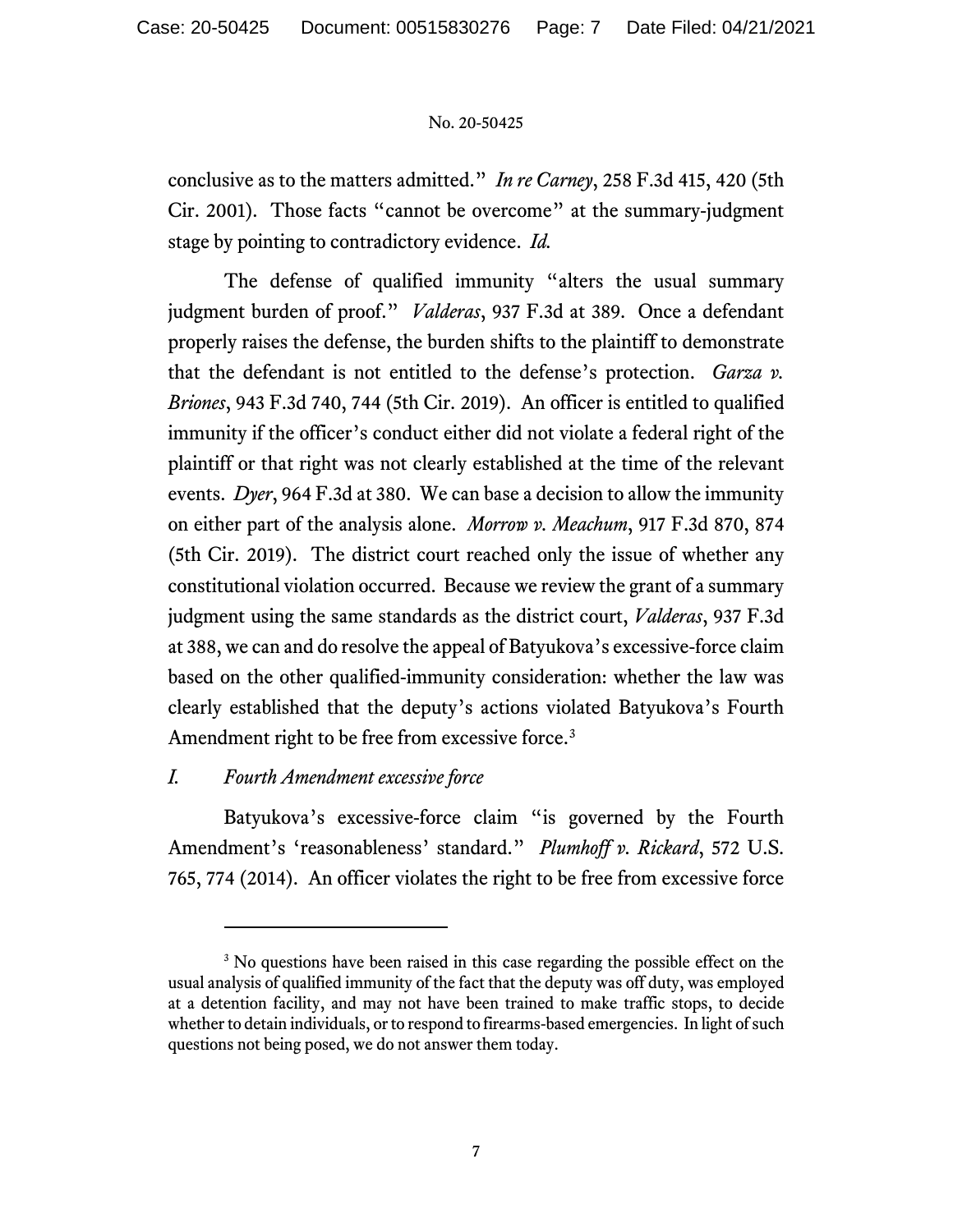"when a seized person suffers an injury that results directly and only from a clearly excessive and objectively unreasonable use of force." *Joseph*, 981 F.3d at 332. We conduct a "'necessarily fact-intensive' and case-specific inquiry." *Id.* (quoting *Poole v. City of Shreveport*, 691 F.3d 624, 628 (5th Cir. 2012)).

The reasonableness of an officer's use of force "requires careful attention to the facts and circumstances of each particular case." *Graham v. Connor*, 490 U.S. 386, 396 (1989). This usually includes consideration of "the severity of the crime at issue, whether the suspect poses an immediate threat to the safety of the officers or others, and whether he is actively resisting arrest or attempting to evade arrest by flight." *Id.* In cases involving the use of deadly force, though, "our 'objective reasonableness' balancing test is constrained." *Flores v. City of Palacios*, 381 F.3d 391, 399 (5th Cir. 2004). "The use of deadly force violates the Fourth Amendment unless 'the officer has probable cause to believe that the suspect poses a threat of serious physical harm, either to the officer or to others.'" *Romero v. City of Grapevine*, 888 F.3d 170, 176 (5th Cir. 2018) (quoting *Tennessee v. Garner*, 471 U.S. 1, 11 (1985)). Stated differently, "[a]n officer's use of deadly force is not excessive, and thus no constitutional violation occurs, when the officer reasonably believes that the suspect poses a threat of serious harm." *Manis v. Lawson*, 585 F.3d 839, 843 (5th Cir. 2009).

"[W]e are careful to avoid 'second-guessing a police officer's assessment, made on the scene, of the danger presented by a particular situation.'" *Garza*, 943 F.3d at 745 (quoting *Ryburn v. Huff*, 565 U.S. 469, 477 (2012)). "The calculus of reasonableness must embody allowance for the fact that police officers are often forced to make split-second judgments — in circumstances that are tense, uncertain, and rapidly evolving — about the amount of force that is necessary in a particular situation." *Graham*, 490 U.S. at 396–97.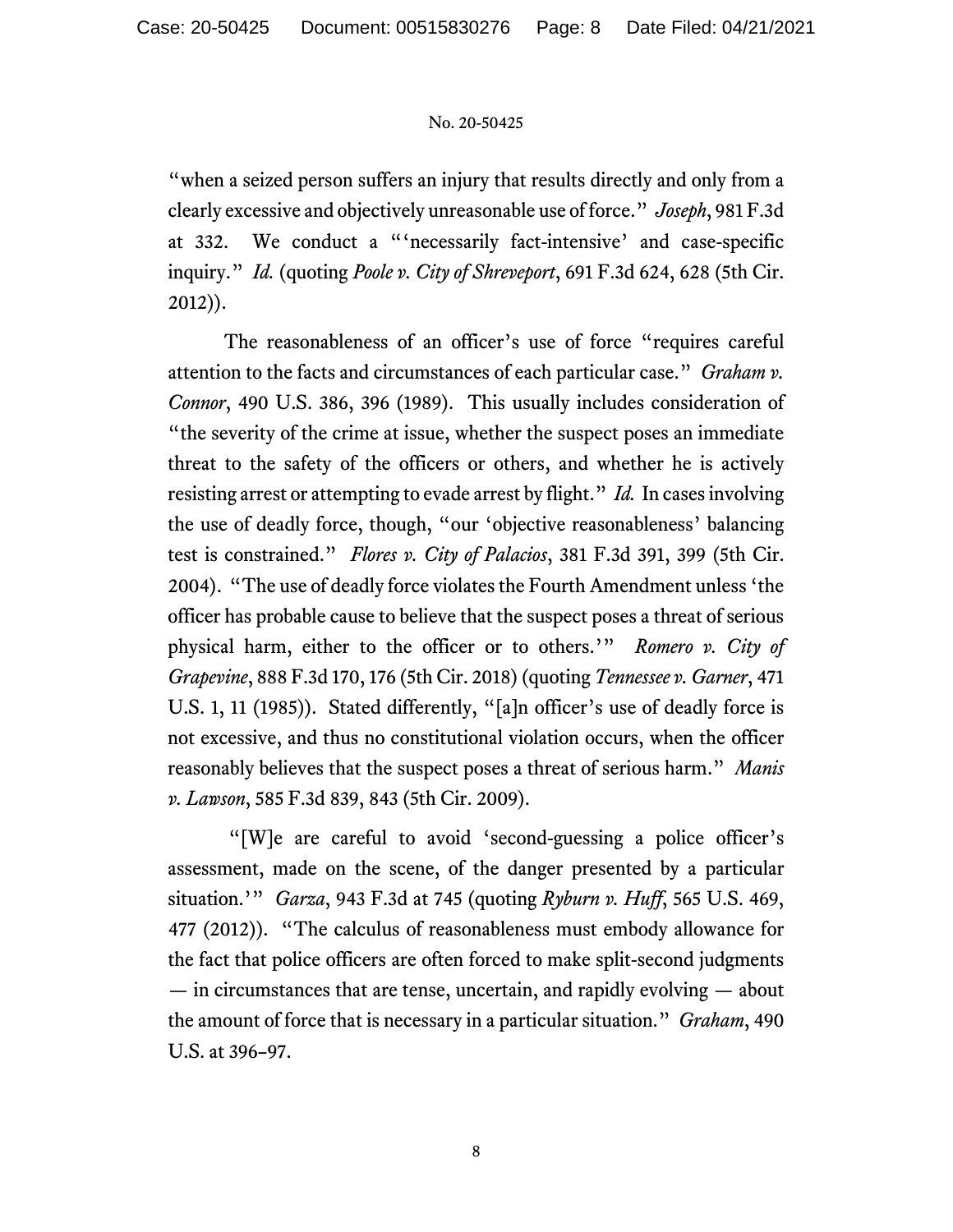In this case, Batyukova's deemed admissions conclusively establish the following facts. She ignored Deputy Doege's commands to show her hands and to place her hands on the hood of her vehicle. Instead, she gave him the middle finger and shouted expletives at him. She then started walking towards Deputy Doege, which prompted him to reverse his vehicle to maintain distance. She failed to comply with his subsequent command to "get down." Then, Batyukova reached for her waistband.

Other uncontroverted summary-judgment evidence shows that Deputy Doege observed Batyukova reach behind her back, that her hand disappeared from view, and that Deputy Doege feared that she was reaching for a weapon. [4](#page-8-0)

The district court determined that "a reasonable officer in Doege's position would have believed Batyukova posed an immediate threat to his safety" and that his "decision to use deadly force was objectively reasonable under the circumstances." The court concluded that Batyukova failed to demonstrate a Fourth Amendment violation, a conclusion that resulted in the grant of qualified immunity without needing to consider whether the law supporting a violation was clearly established.

We resolve the appeal of Batyukova's excessive-force claim on whether the right she claims was clearly established at the time of the alleged misconduct. *See Dyer*, 964 F.3d at 380. Batyukova must show that the law was "sufficiently clear" at that time "that every reasonable official would

<span id="page-8-0"></span><sup>4</sup> Although Batyukova testified that she never attempted to moon Deputy Doege, her deemed admissions and her own statements to investigators and reporters said otherwise. Regardless, she has not argued in this appeal that her hand never went behind her back or disappeared from view. Accordingly, she has not genuinely disputed Deputy Doege's testimony that she reached behind her back and that her hand disappeared from his view. Her undisputed reach "towards her waistband" mandates the same result.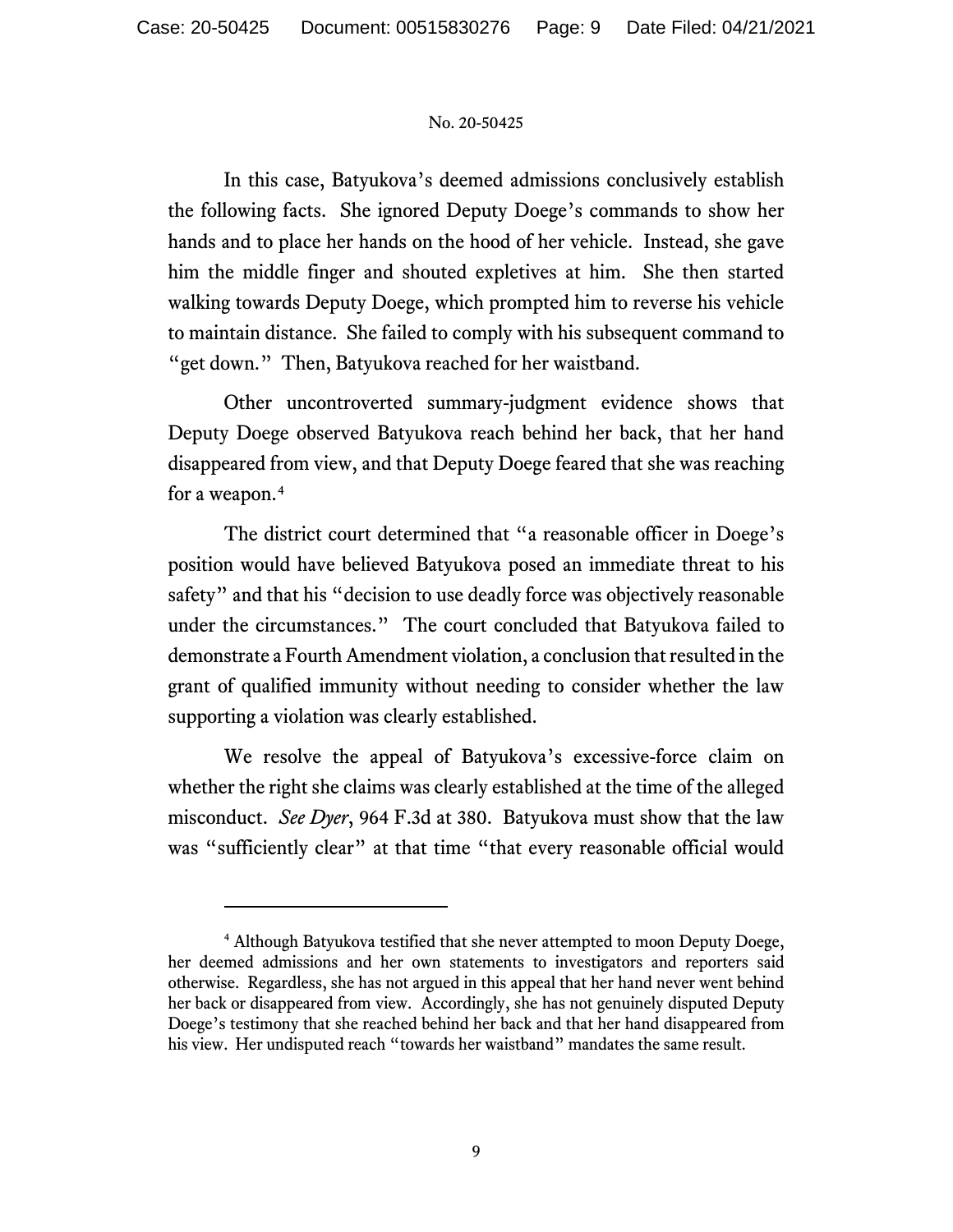have understood that what he [was] doing violate[d] that right." *Mullenix v*. *Luna*, 577 U.S. 7, 11 (2015). There are two ways to demonstrate clearly established law. Under the first approach, the plaintiff may "identify a case" or "body of relevant case law" in which "an officer acting under similar circumstances . . . was held to have violated the [Constitution]." *Joseph*, 981 F.3d at 330 (quoting *District of Columbia v. Wesby*, 138 S. Ct. 577, 590 (2018)). This approach "do[es] not require a case directly on point," but "existing precedent must have placed the statutory or constitutional question beyond debate." *Ashcroft v. al-Kidd*, 563 U.S. 731, 741 (2011). In the excessive-force context, "officers are entitled to qualified immunity unless existing precedent 'squarely governs' the specific facts at issue." *Kisela v. Hughes*, 138 S. Ct. 1148, 1153 (2018) (quoting *Mullenix*, 577 U.S. at 13).

Under the second approach, "there can be the rare 'obvious case,' where the unlawfulness of the officer's conduct is sufficiently clear even though existing precedent does not address similar circumstances." *Wesby*, 138 S. Ct. at 590 (quoting *Brosseau v. Haugen*, 543 U.S. 194, 199 (2004)). As for the potential for an obvious violation of rights, Batyukova argues that all reasonable officers would have known they could not use deadly force against someone who clearly posed no threat. Because that does not describe the facts of this case, we will say no more about the category of an obvious constitutional violation.

To overcome qualified immunity in this case, Batyukova must show that clearly established law prohibited using deadly force against a person who (1) repeatedly ignored commands, such as to show her hands, to place her hands on the hood of her vehicle, or to get down; and then (2) reached her hand behind her back towards her waistband, which the officer perceived to be a reach for a weapon to use against him.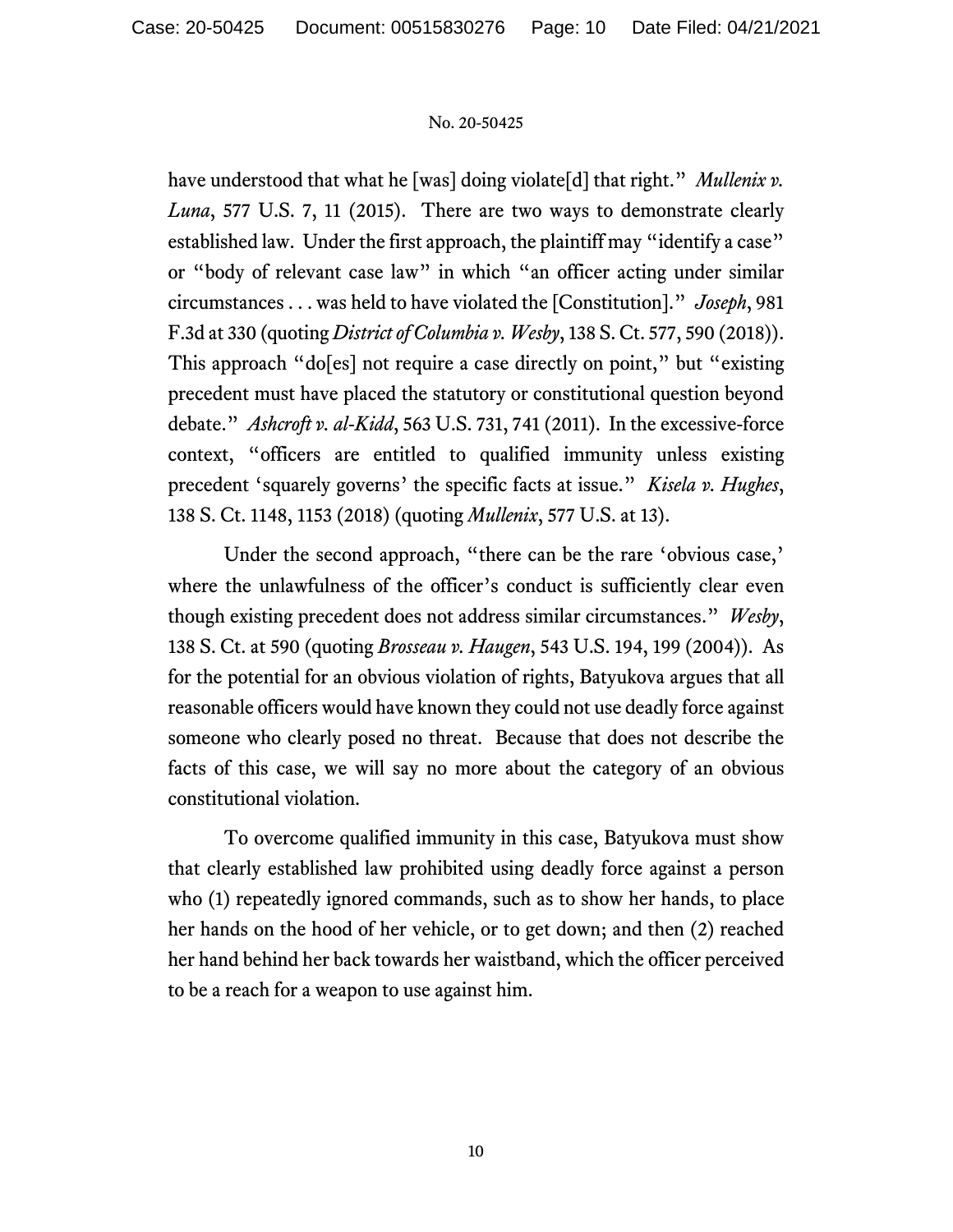Batyukova discusses quite a few precedents. We will discuss the significant ones in groups of somewhat-similar fact patterns.

# *1. Force against suspects not resisting or attempting to flee*

Our first group of precedents includes those in which this court recognized that officers violate the Fourth Amendment when they tase, slam, or strike suspects or arrestees who are not actively resisting arrest or attempting to flee. In one, officers executing an arrest warrant threw a suspect to the ground, tased him twice, choked him, punched and kicked him, pressed his face into the ground, and pulled his hands behind his back to handcuff him. *Darden v. City of Fort Worth*, 880 F.3d 722, 725 (5th Cir. 2018). The evidence was that the suspect had complied with the officers' orders and never resisted arrest. *Id.* at 731. We held that "it was clearly established that violently slamming or striking a suspect who is not actively resisting arrest constitutes excessive use of force." *Id.* at 733. Similarly, in the precedent on which the *Darden* court relied, we held that it violated clearly established law to "forcefully slam [an arrestee's] face into a vehicle while she was restrained and subdued." *Bush v. Strain*, 513 F.3d 492, 502 (5th Cir. 2008). The evidence viewed in the light most favorable to the plaintiff in *Bush* showed that "she was not resisting arrest or attempting to flee." *Id.*

Neither *Darden* nor *Bush* clearly establish a constitutional violation in this case. Those cases did not involve, as this case does, an adversarial and non-compliant person's reach for what might have been a weapon.

# *2. Deadly force against someone not posing an imminent threat*

Batyukova also asserts substantial similarity of the facts here with a precedent in which, after a 12-minute encounter, deputies shot and killed a knife-wielding suspect who was 30 feet away from everyone and standing in a surrender pose. *Amador v. Vasquez*, 961 F.3d 721, 724–26 (5th Cir. 2020). We held that at the time of the 2015 encounter, "[e]very reasonable officer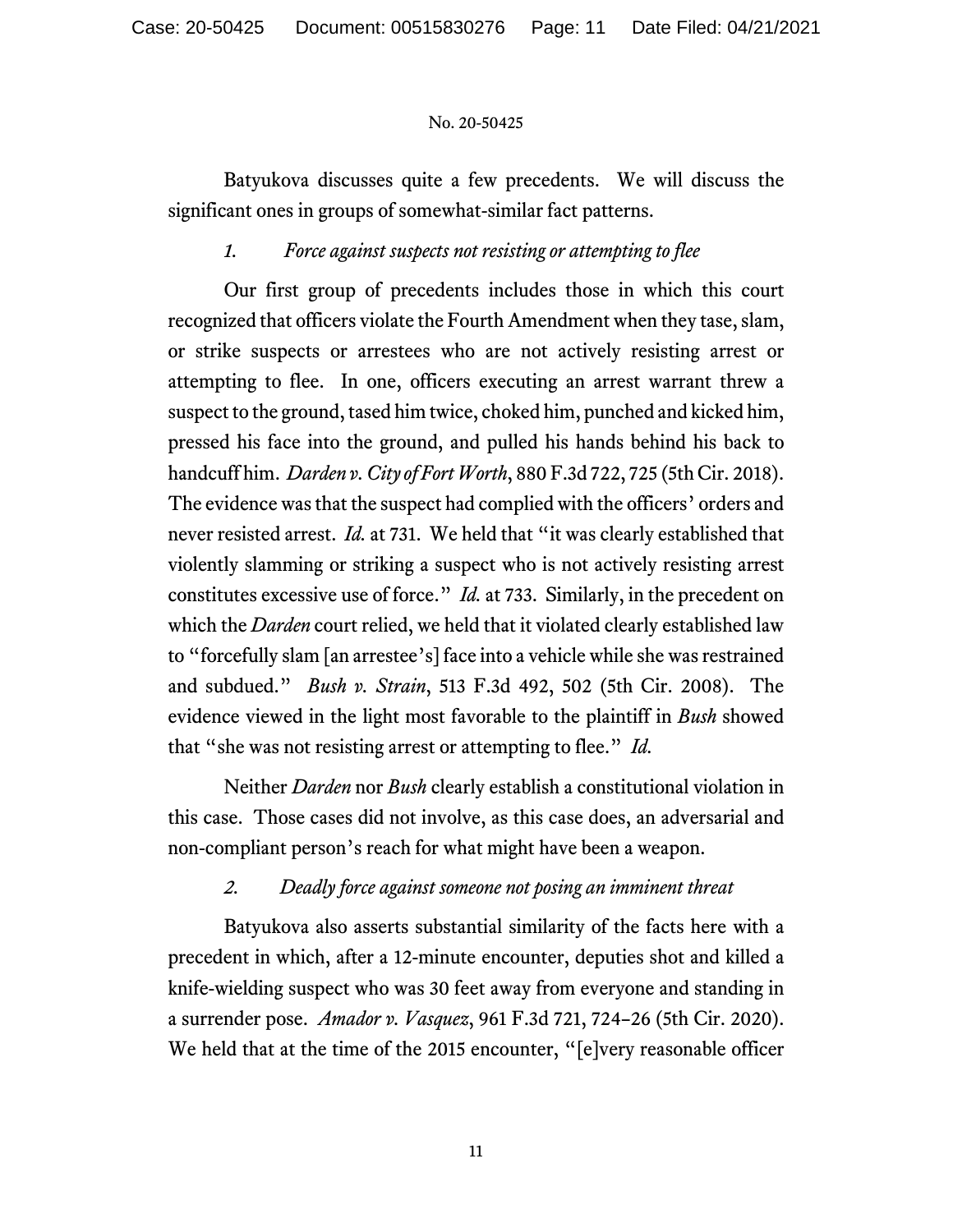would have understood that using deadly force on a man holding a knife, but standing nearly thirty feet from the deputies, motionless, and with his hands in the air for several seconds, would violate the Fourth Amendment." *Id.* at 730.

*Amador* does not clearly establish a constitutional violation in this case, either. It is distinguishable in two material respects. First, the suspect was wielding a knife while standing too far away to be an immediate danger. *See id.* Second, by the time the deputies in *Amador* shot, the suspect "had his hands in the air in a surrender position; and stood stationary in the officers' line of sight." *Id.* at 729. Surrender diminished, if not dispelled, the threat the suspect posed. Those facts are not comparable to the situation of Deputy Doege, who believed that Batyukova was reaching for a weapon that could endanger him, and there was no evidence of surrender.

More factually comparable are two precedents in which the use of deadly force was held to be reasonable because the officer had reason to perceive a threat of serious harm. In one, it was reasonable to use deadly force when the officer perceived a suspect's sudden reach towards his waistband "to be consistent with a suspect retrieving a weapon." *Salazar-Limon v. City of Hous.*, 826 F.3d 272, 275, 278 (5th Cir. 2016). We have also held that the use of deadly force is reasonable when a person, "in defiance of the officers' contrary orders, reached under the seat of his vehicle and appeared to retrieve an object that [one officer] reasonably believed to be a weapon." *Manis*, 585 F.3d at 845. Similarly to the facts of this case, the person in *Manis* was not suspected of criminal activity but, rather, was approached because his vehicle was idling on railroad tracks at an intersection. *Id.* at 841. Though there are factual distinctions to be made, both *Salazar-Limon* and *Manis* involved the use of deadly force following a person's reach for what reasonably could have been a weapon. In both, the use of deadly force was held to be reasonable.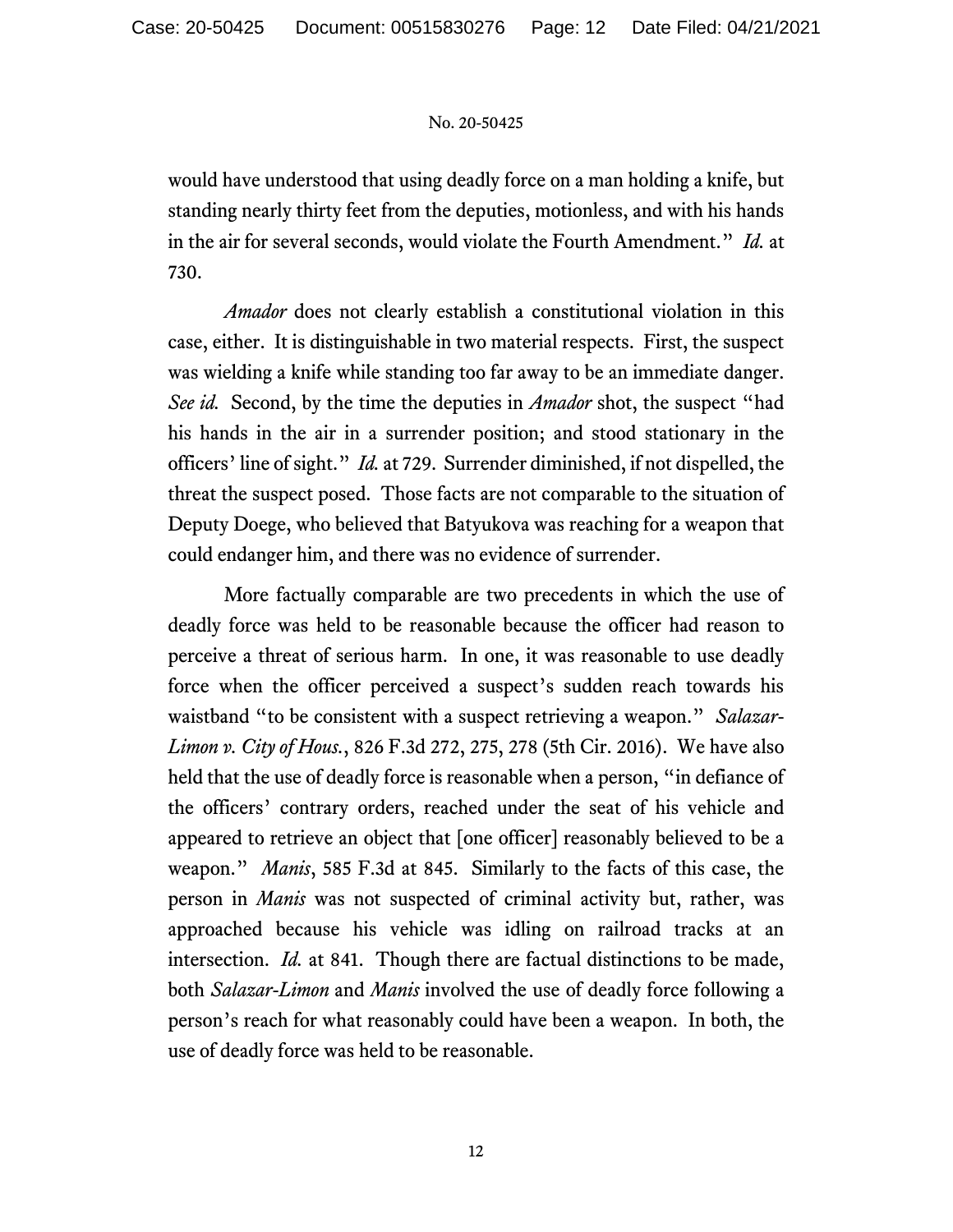# *3. Sudden escalation without justification*

Batyukova also cites several cases in which this court concluded that police officers violated the Fourth Amendment by quickly resorting to force without adequate justification or provocation.

In one precedent, officers struck, put in a headlock, and pulled to the ground an apparently intoxicated person who pulled his arm away from officers who were trying to grab his arm. *Trammell v. Fruge*, 868 F.3d 332, 337 (5th Cir. 2017). We held that that law was clearly established as of that time "that it was objectively unreasonable for several officers to tackle an individual who was not fleeing, not violent, not aggressive, and only resisted by pulling his arm away from an officer's grasp." *Id.* at 343.

In another decision, an officer performed a physical takedown on a motorist who had passively resisted the officer's commands throughout the encounter. *Hanks v. Rogers*, 853 F.3d 738, 742 (5th Cir. 2017). We held that the law was clearly established "that an officer violates the Fourth Amendment if he abruptly resorts to overwhelming physical force rather than continuing verbal negotiations with an individual who poses no immediate threat or flight risk, who engages in, at most, passive resistance, and whom the officer stopped for a minor traffic violation." *Id.* at 747.

Batyukova also relies on a precedent in which we held that clearly established law prohibited striking and tasing a suspect who "committed no crime, posed no threat to anyone's safety, and did not resist the officers or fail to comply with a command." *Newman v. Guedry*, 703 F.3d 757, 764 (5th Cir. 2012). Pivotal to the decision was the fact that "the officers immediately resorted to [using a] taser and nightstick without attempting to use physical skill, negotiation, or even commands." *Id.* at 763.

The final precedent in this group is one in which a suspect refused to exit her vehicle during a traffic stop. *Deville v. Marcantel*, 567 F.3d 156, 161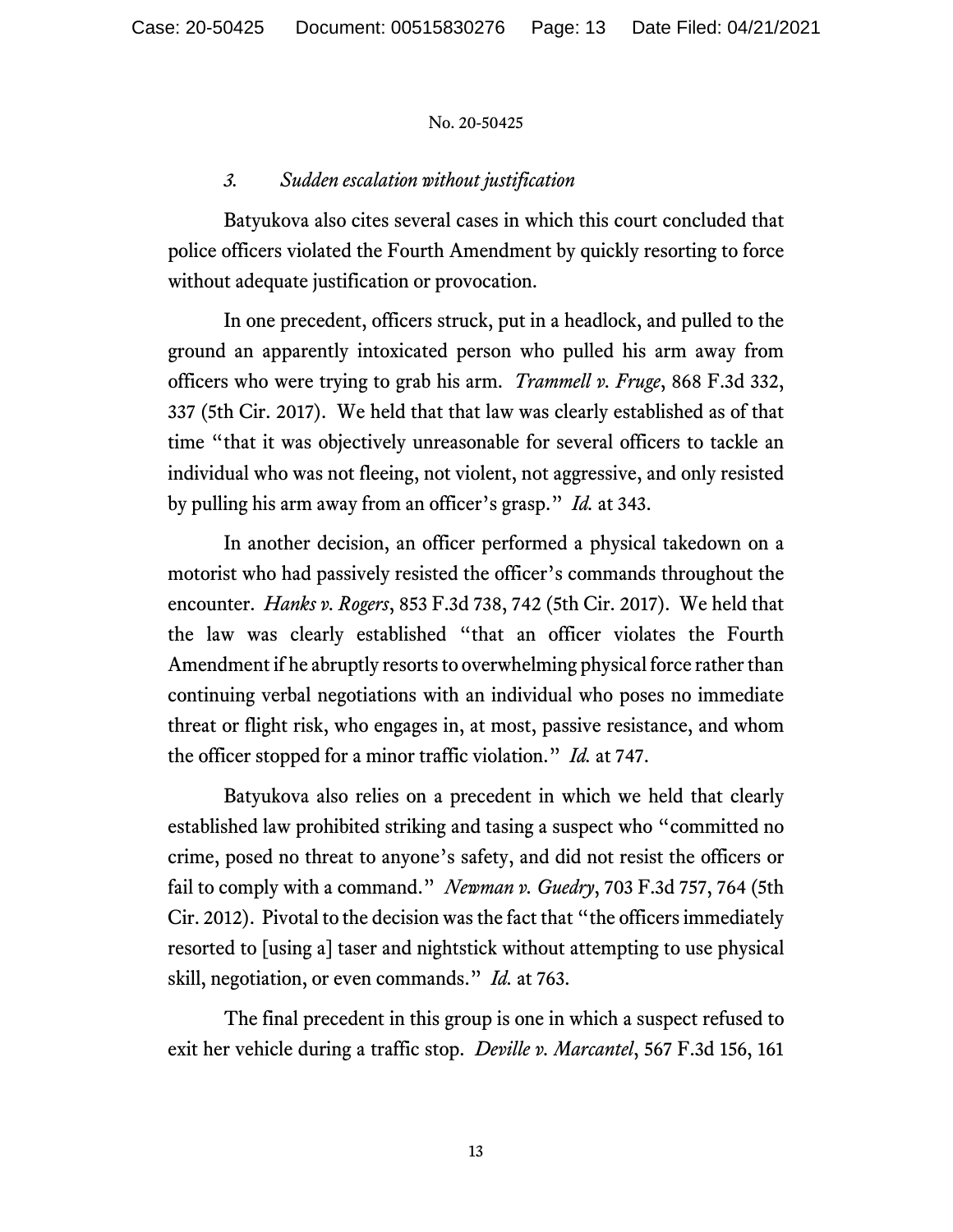(5th Cir. 2009). There was evidence that the officers "engaged in very little, if any, negotiation with her  $-$  and  $\ldots$  quickly resorted to breaking her driver's side window and dragging her out of the vehicle." *Id.* at 168. We held that "a jury could reasonably find that the *degree* of force the officers used . . . was not justifiable under the circumstances." *Id.*

These decisions do not, individually or collectively, clearly establish a constitutional violation here. None involved an officer using deadly force against a non-compliant individual who reaches for what might have been a weapon. There is little factual support to say that Deputy Doege *abruptly*  resorted to force. In fact, he did not use any force against Batyukova until she initiated her reach behind her back towards her waistband, which Deputy Doege perceived to be a reach for a weapon. "[W]e have never required officers to wait until a defendant turns towards them, with weapon in hand, before applying deadly force to ensure their safety." *Salazar-Limon*, 826 F.3d at 279 n.6.

# *4. Deadly force against a suspect without sufficient warning*

Batyukova describes the next group of precedents as ones that prohibited the "use of deadly force without warning where the suspect posed no immediate threat to the officer[] or others."

In one of those precedents, officers were searching a wooded area for a 17-year-old male reported to be walking around with a handgun. *Cole v. Carson*, 935 F.3d 444, 448 (5th Cir. 2019) (*en banc*). The officers found the teenager holding a gun to his head and shot him. *Id.* at 448–49. We held that it violated the law clearly established at that time to shoot a suicidal teenager who was armed but made no threatening or provocative gestures, posed no immediate threat of harm to them, was facing away from the officers, and was not warned even though it was feasible to do so. *Id.* at 455.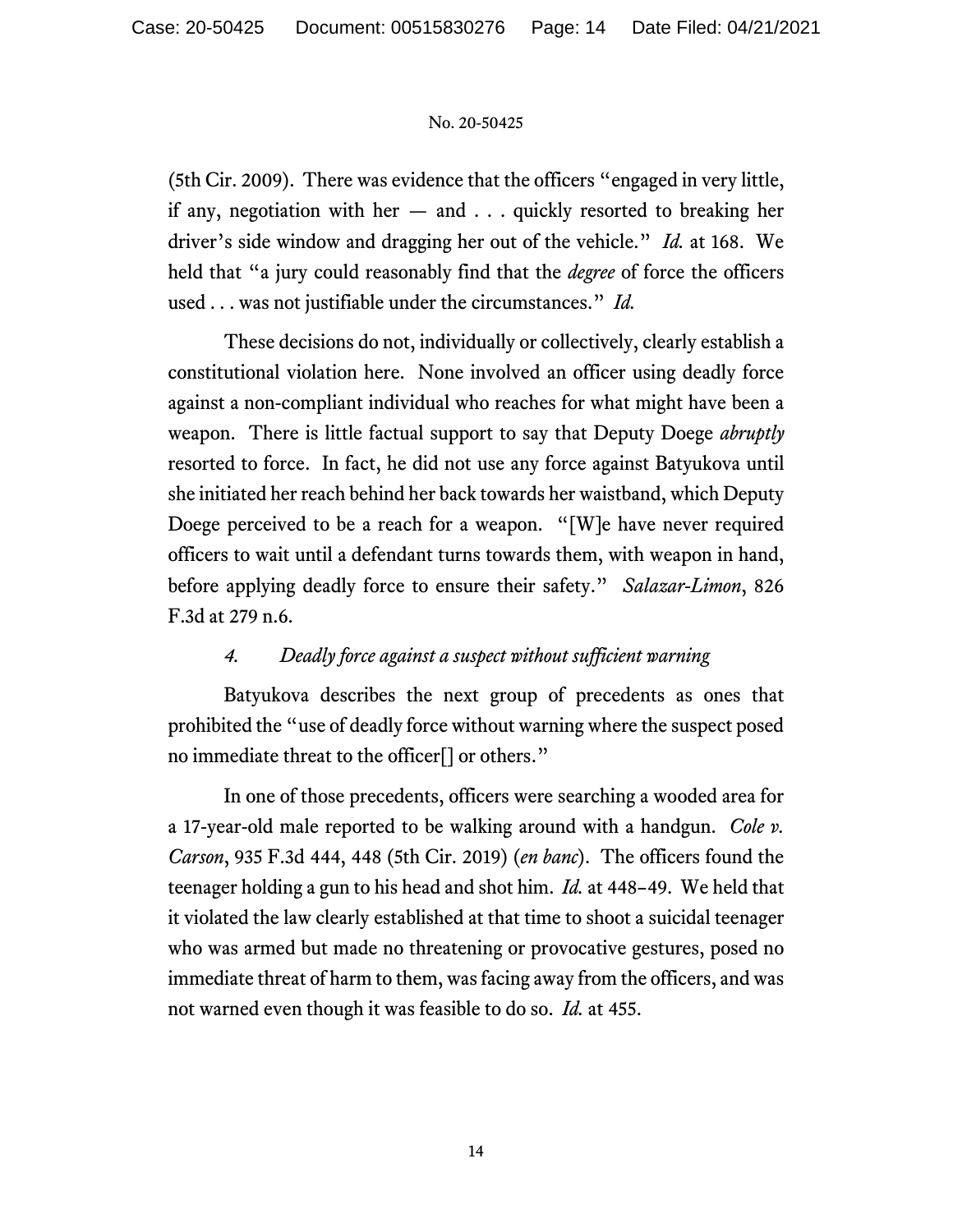That decision relied on a 1996 decision of this court. *Baker v. Putnal*, 75 F.3d 190 (5th Cir. 1996). There, after gunfire caused chaos on a crowded beach, officers found and shot a suspect sitting inside a vehicle. *Id.* at 193. We held that it violated the Fourth Amendment to shoot someone four times who took no threatening action, was not holding a gun, was not warned, and who "may have barely had an opportunity to see [the officer] before [the officer] fired his gun." *Id.* at 198. As the court explained, "[c]haos on the beach and [the suspect's] mere motion to turn and face [the officer] are not compelling reasons" to justify deadly force. *Id.* The court also explained that "[t]he number of shots and the nature of the wounds raise[d] a serious question as to the reasonableness of [the officer's] conduct." *Id.* The suspect received four gunshot wounds in areas of his body that indicated that he was not facing the officer at the time he was shot. *Id.*

Both *Cole* and *Baker* are distinguishable. Batyukova was undoubtedly aware of Deputy Doege's presence. She repeatedly ignored his commands, walked towards him, was actually facing him, and then made a movement towards her waistband as if she was reaching for a weapon to use against Deputy Doege.

Batyukova argues that no reasonable officer could have believed that it was constitutional to "us[e] deadly force, five gunshots, against an individual not suspected of a crime, who posed little to no threat to the officer or others, was not fleeing or resisting arrest, and was holding a cigarette." That is not a fair characterization of the facts. Deputy Doege made a splitsecond decision to use deadly force against a non-compliant person who made a movement consistent with reaching for a weapon. We cannot say that Batyukova posed "little to no threat" to Deputy Doege.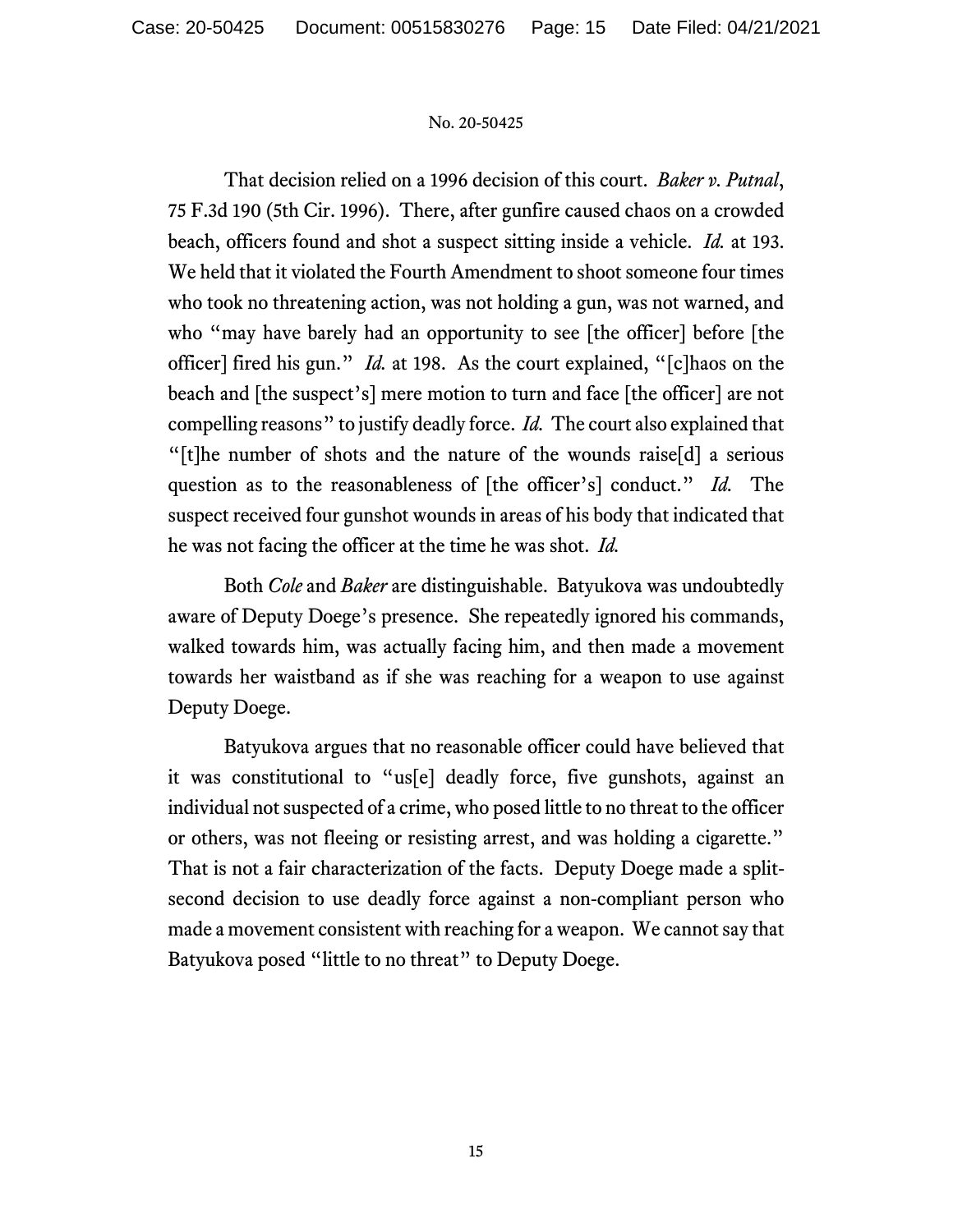We conclude that Batyukova failed to identify clearly established law prohibiting Deputy Doege's use of deadly force. The district court's grant of summary judgment on her excessive-force claim is affirmed.

# *II. First Amendment retaliation*

Batyukova claims that Deputy Doege shot her in retaliation for her engagement in activity protected by the First Amendment. The district court determined that Batyukova failed to show a constitutional violation.

"'[A]s a general matter the First Amendment prohibits government officials from subjecting an individual to retaliatory actions' for engaging in protected speech." *Nieves v. Bartlett*, 139 S. Ct. 1715, 1722 (2019) (quoting *Hartman v. Moore*, 547 U.S. 250, 256 (2006)). "If an official takes adverse action against someone based on that forbidden motive, and 'non-retaliatory grounds are in fact insufficient to provoke the adverse consequences,' the injured person may generally seek relief by bringing a First Amendment claim." *Id.* (quoting *Hartman*, 547 U.S. at 256).

There is some uncertainty as to whether *Graham v. Connor*, 490 U.S. 386 (1989), precludes a First Amendment retaliation claim based on an officer's use of excessive force during a seizure.[5](#page-15-0) In *Graham*, the Supreme

<span id="page-15-0"></span><sup>5</sup> District courts in our circuit have reached competing conclusions. *Compare Ybarra v. Davis*, 489 F. Supp. 3d 624, 632 (W.D. Tex. 2020) (holding that a plaintiff may bring a First Amendment claim for post-arrest retaliation that is "[s]eparate from the Fourth Amendment excessive force claim"), *with Price v. Elder*, 175 F. Supp. 3d 676, 679 (N.D. Miss. 2016) (holding "that the Fourth Amendment functions as the exclusive remedy").

We do not find clarity in out-of-circuit precedents, either. The Eighth Circuit held in one case that force applied after a plaintiff asked an officer if he had a warrant "implicate[d] the protections of the Fourth Amendment and that no cognizable § 1983 First Amendment claim ha[d] been asserted." *Anderson v. Franklin Cnty.*, 192 F.3d 1125, 1132 (8th Cir. 1999). Since then, it has allowed a First Amendment claim for retaliatory use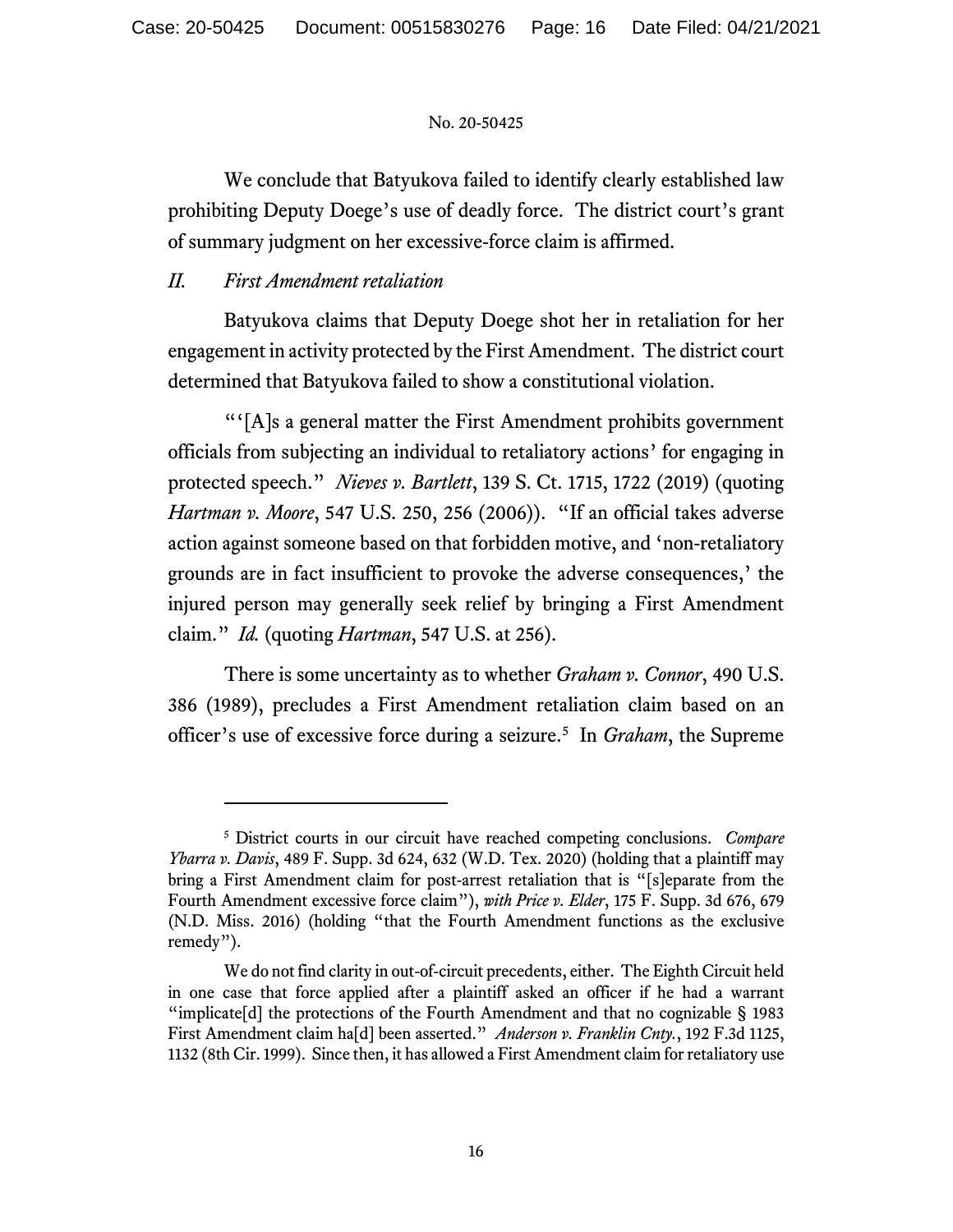Court rejected the argument that excessive force could be asserted "under a 'substantive due process' approach." *Id.* at 395. In doing so, the Court explicitly held "that *all* claims that law enforcement officers have used excessive force  $-$  deadly or not  $-$  in the course of an arrest, investigatory stop, or other 'seizure' of a free citizen should be analyzed under the Fourth Amendment and its 'reasonableness' standard." *Id.* In this case, neither party has addressed whether *Graham* forecloses a First Amendment claim for retaliatory use of force. The district court did not address that possibility. We leave the question for another day because it is not necessary to our resolution of this appeal.

For a First Amendment retaliation claim, a plaintiff must demonstrate: (1) she was engaged in constitutionally protected activity; (2) the officer's action caused her to suffer an injury that would chill a person of ordinary firmness from continuing to engage in that activity; and (3) the officer's adverse actions were substantially motivated against her exercise of constitutionally protected activity. *Alexander v. City of Round Rock*, 854 F.3d 298, 308 (5th Cir. 2017).

"To prevail on such a claim, a plaintiff must establish a 'causal connection' between the government defendant's 'retaliatory animus' and the plaintiff's 'subsequent injury.'" *Nieves*, 139 S. Ct. at 1722 (quoting *Hartman*, 547 U.S. at 259). The officer's retaliatory motive "must *cause* the injury." *Id.* "Specifically, it must be a 'but-for' cause, meaning that the adverse action against the plaintiff would not have been taken absent the

of force to proceed where an officer pepper sprayed a plaintiff in response to asking for the officer's badge number. *See Peterson v. Kopp*, 754 F.3d 594, 603 (8th Cir. 2014).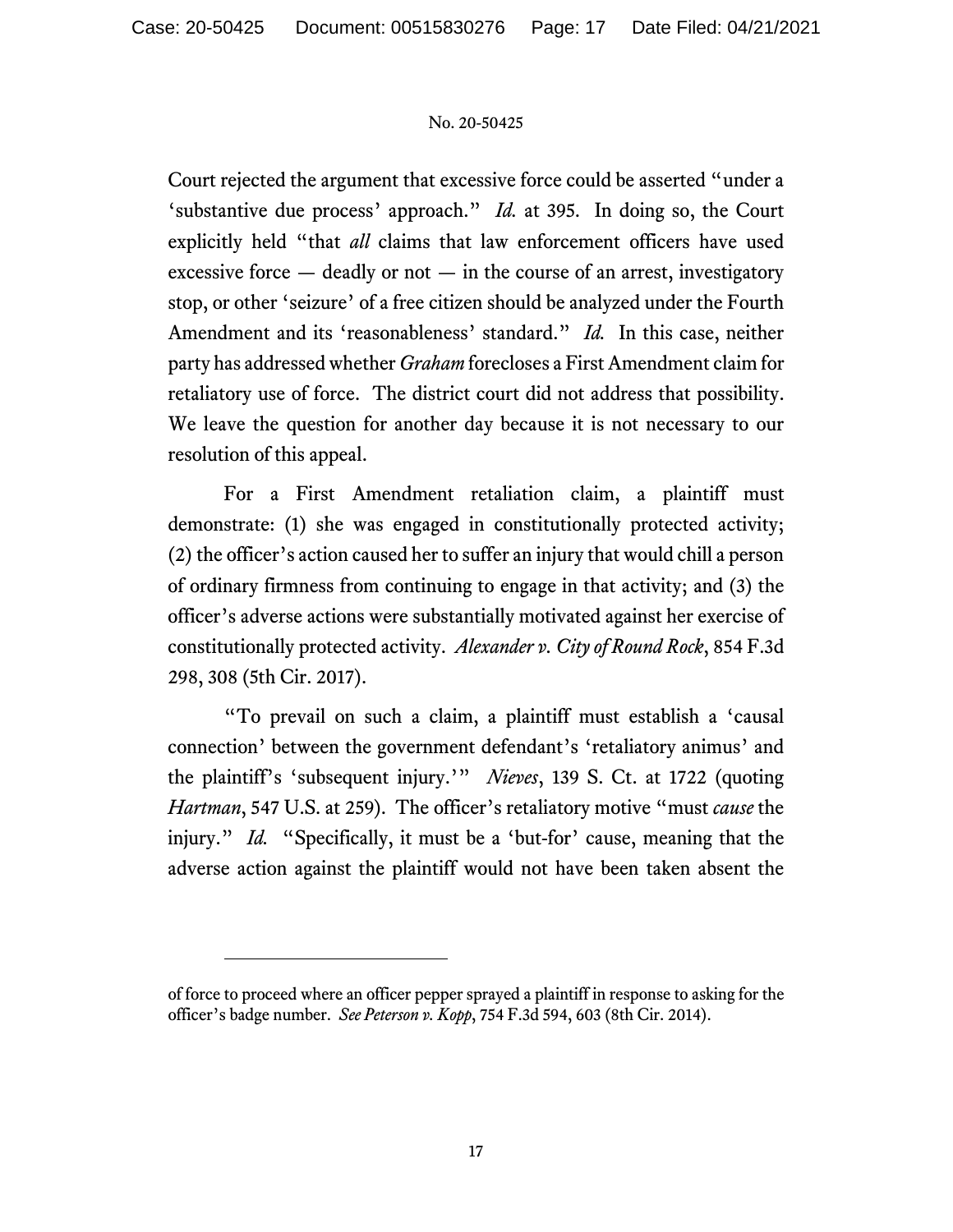retaliatory motive." *Id.* A First Amendment retaliation claim fails if the "action would have been taken anyway." *Hartman*, 547 U.S. at 260.

The first two elements are not in dispute. Batyukova was engaged in protected activity during her encounter with Deputy Doege and being shot would chill a person of ordinary firmness from engaging in protected activity. Focusing on causation, the district court concluded that "Batyukova did not present evidence that her speech and expressive conduct was a but-for cause of the shooting."

The undisputed evidence shows that, during the encounter, Batyukova said "f\*\*k you," "f\*\*k America," and "I hate America." She also engaged in the expressive conduct of displaying her middle finger to the deputy.

The parties dispute whether Batyukova also said "death to America" and "you're going to f\*\*king die tonight." In her deposition and in her motion for summary judgment, Batyukova denied saying either. At oral argument in this appeal, Batyukova's counsel denied any reliance on these statements for her First Amendment claim. Her counsel expressly conceded that her First Amendment claim only asserts that she was shot because she said "f\*\*k you," "f\*\*k America," and "I hate America," and because she gave Deputy Doege the middle finger.

On appeal from summary judgment, we are required to view the facts in the light most favorable to the nonmovant; here, Batyukova. *See Joseph*, 981 F.3d at 325. We are to analyze whether the facts alleged or shown by the plaintiff make out a claim for First Amendment retaliation. *See Pasco v. Knoblauch*, 566 F.3d 572, 579 (5th Cir. 2009). Accordingly, the question before us is whether any of the speech or expressive conduct that Batyukova alleges to have engaged in was a but-for cause of being shot.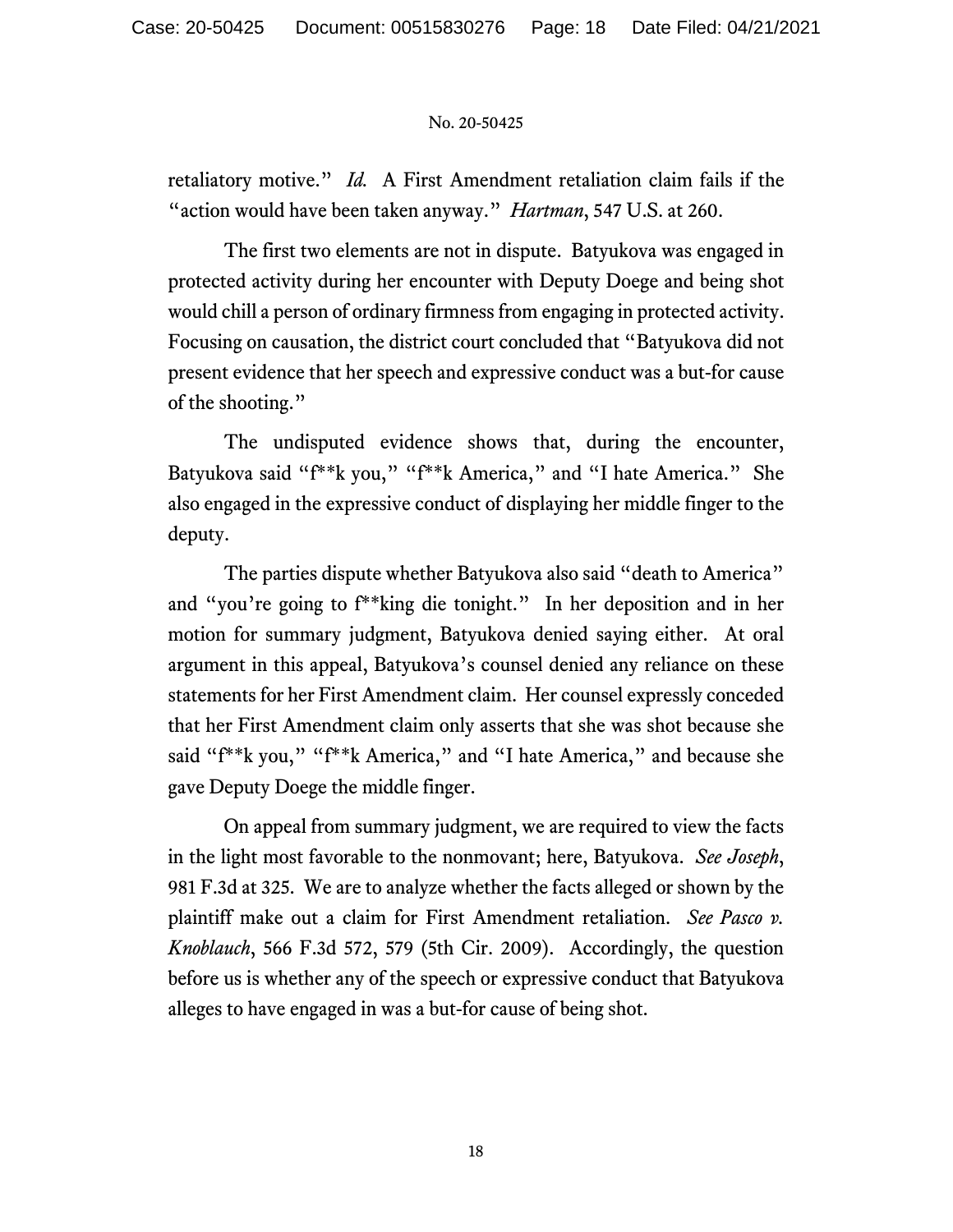In his deposition, Deputy Doege testified that he shot Batyukova because he feared for his life on account of her saying "you're going to f\*\*king die tonight" and reaching her hand behind her back towards her waistband. At another point in his deposition, he testified that the two statements that contributed to his fears were "you're going to f\*\*king die tonight" and "death to America." Batyukova has repeatedly denied making these statements and rejected any reliance on them during oral argument. Thus, these statements are not a component of her First Amendment claim.

There is no record evidence to support the conclusion that the protected activity Batyukova alleges she engaged in was a but-for cause of being shot. Deputy Doege testified that Batyukova saying "f\*\*k America" did not cause him to fear. Nor did her saying "f\*\*k you." Further, there is nothing in the record to suggest that her saying "I hate America" or giving Deputy Doege the middle finger caused him to fear for his life. As a result, Batyukova has not presented any summary-judgment evidence that her engagement in protected speech caused Deputy Doege to shoot her. She therefore cannot show that she would not have been shot absent her engagement in protected activity.

The timeline of events also supports this conclusion. Deputy Doege did not discharge his firearm at Batyukova when she began shouting expletives at him. He did not fire at Batyukova as she was walking towards him. Rather, he shot her when she reached her hand behind her back towards the waistband of her pants. The temporal gap between the protected activity on which Batyukova relies and being shot, as well as the intervening reach towards her waistband, supports the conclusion that her protected activity was not a but-for cause of being shot. Her First Amendment claim therefore fails. *Nieves*, 139 S. Ct. at 1722; *Alexander*, 854 F.3d at 308.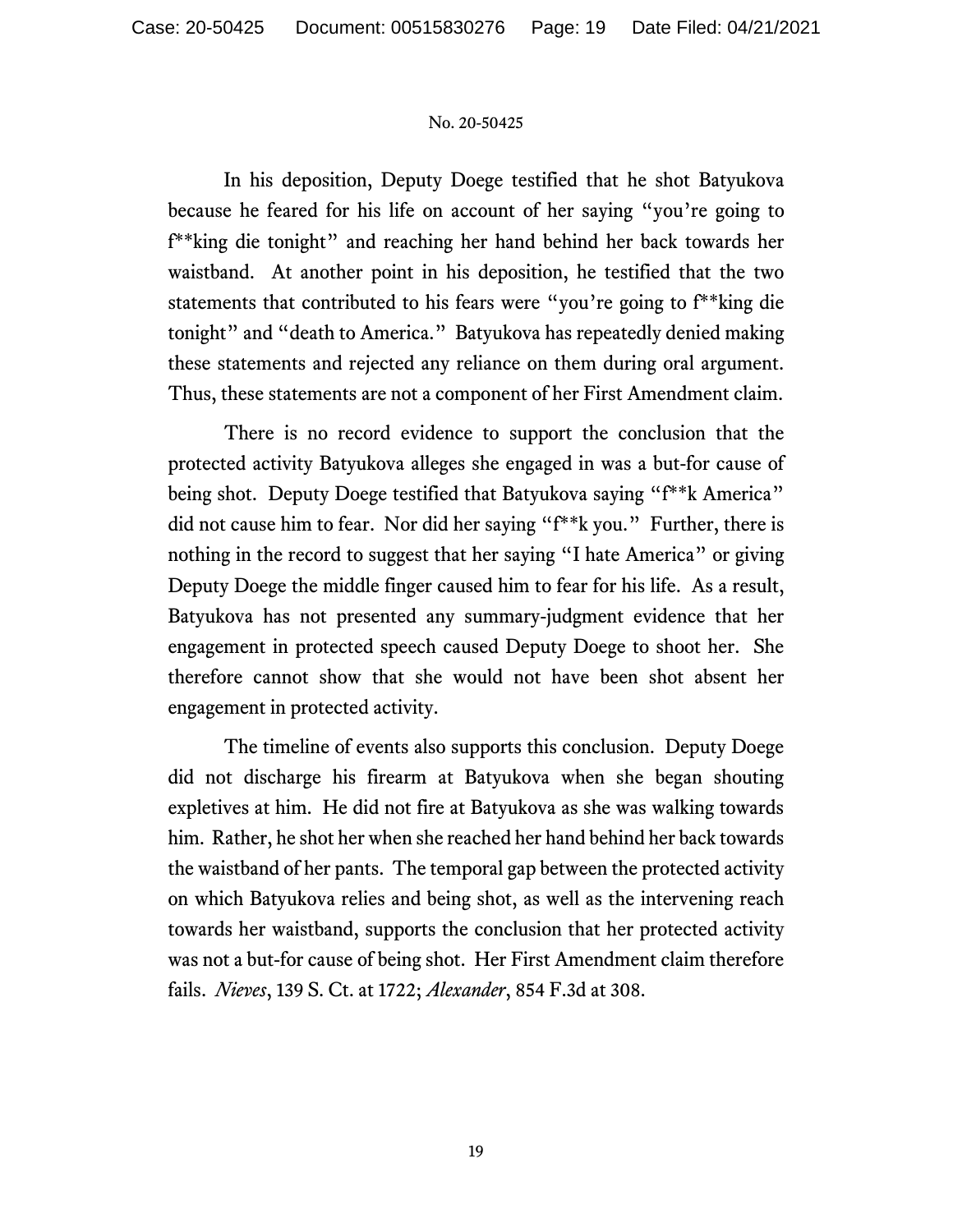The district court's grant of summary judgment on Batyukova's First Amendment claim is affirmed.

# *III. Fourteenth Amendment deliberate indifference*

Batyukova also challenges summary judgment on her Fourteenth Amendment claim for deliberate indifference to her medical needs. The district court granted summary judgment because it found no evidence that Deputy Doege was deliberately indifferent and no evidence that she suffered harm as a result of any delay in receiving medical care.

The Due Process Clause of the Fourteenth Amendment guarantees detainees the right "not to have their serious medical needs met with deliberate indifference on the part of the confining officials." *Thompson v. Upshur Cnty.*, 245 F.3d 447, 457 (5th Cir. 2001). This guarantee "require[s] the responsible government or governmental agency to provide medical care to persons . . . who have been injured while being apprehended by the police." *Mason v. Lafayette City-Par. Consol. Gov't*, 806 F.3d 268, 279 (5th Cir. 2015). These protections usually apply to pretrial detainees who have been apprehended on account of criminal activity. *See Dyer*, 964 F.3d at 380. Deputy Doege was in his uniform, in a vehicle displaying red and blue policestyle lights, identified himself to the dispatcher as an off-duty deputy, and restrained Batyukova's liberty by shooting her. That is enough to conclude that the Fourteenth Amendment required the "confining officials" to provide reasonable medical care. *Thompson*, 245 F.3d at 457–58; *see also Hernandez v. Tex. Dep't of Prot. & Regul. Servs.*, 380 F.3d 872, 880 & n.1 (5th Cir. 2004) (explaining that these duties fall on "state actors").

To prevail on a claim of deliberate indifference under the Fourteenth Amendment, "[t]he plaintiff must show that an officer acted with subjective knowledge of a substantial risk of serious medical harm, followed by a response of deliberate indifference." *Mason*, 806 F.3d at 279 (quoting *Hill v.*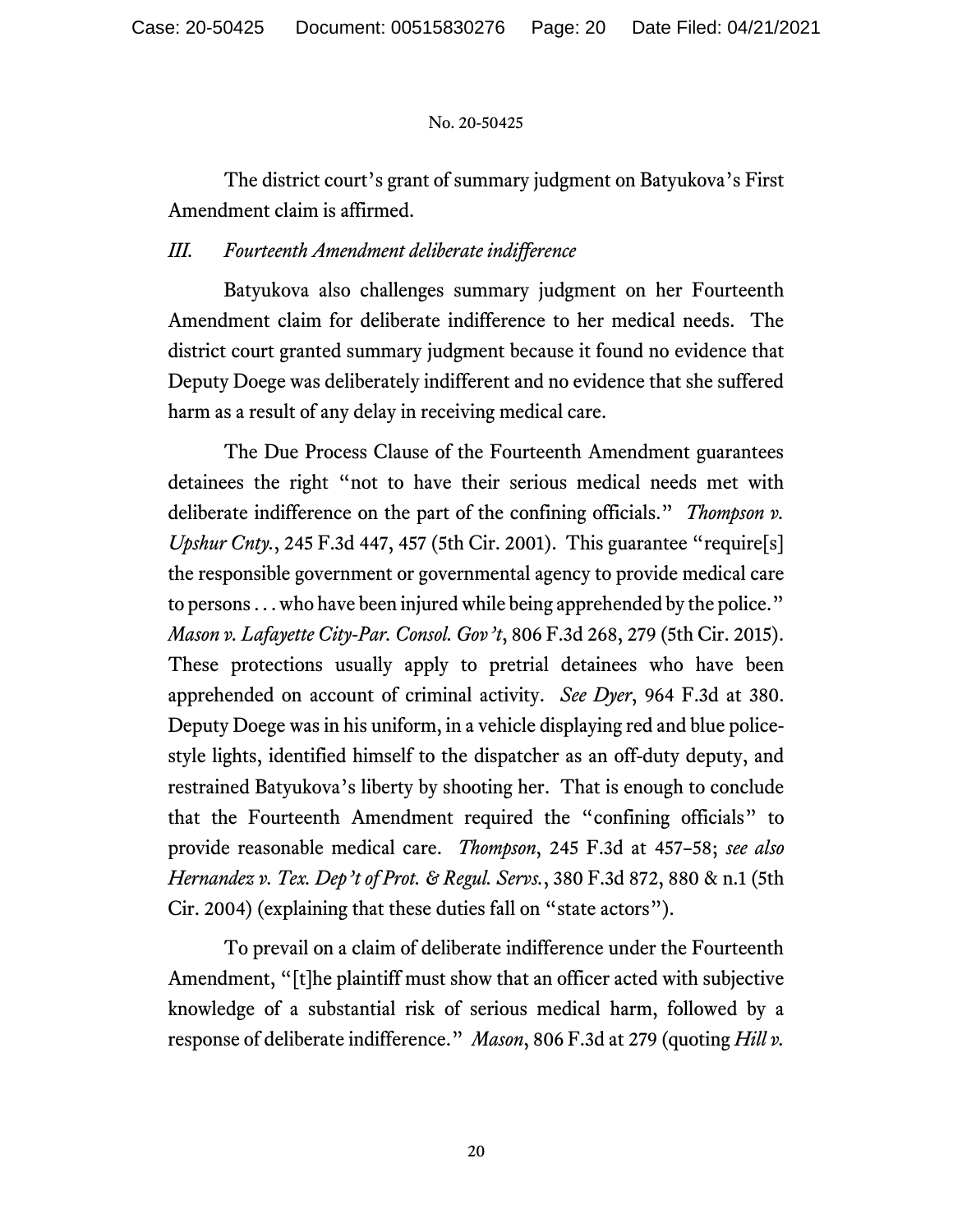*Carroll Cnty.*, 587 F.3d 230, 238 (5th Cir. 2009)). "[The] plaintiff must show that the officials refused to treat [her], ignored [her] complaints, intentionally treated [her] incorrectly, or engaged in any similar conduct that would clearly evince a wanton disregard for any serious medical needs." *Id.* (quotation marks omitted) (quoting *Domino v. Tex. Dep't of Crim. Just.*, 239 F.3d 752, 756 (5th Cir. 2001)). If the plaintiff relies on *delay* as the basis of the claim, then the plaintiff must show that the delay "*results in substantial harm*." *Westfall v. Luna*, 903 F.3d 534, 551 (5th Cir. 2018). Pain suffered during that delay, though, can constitute substantial harm. *Id.*

Deputy Doege had "subjective knowledge of a substantial risk of serious medical harm." *See Mason*, 806 F.3d at 279. Deputy Doege shot Batyukova several times. Batyukova fell to the ground and lay motionless. Deputy Doege immediately requested assistance, which evinces his awareness of Batyukova's need for medical care. At issue is whether Deputy Doege responded with deliberate indifference. *See id.* 

Viewing the facts in the light most favorable to Batyukova, even though Deputy Doege did not personally render medical treatment to Batyukova, he immediately informed emergency dispatch that shots had been fired, that Batyukova was injured, and that she needed assistance. We cannot say he ignored Batyukova, refused to treat her, or displayed wanton disregard for her medical needs. *See Mason*, 806 F.3d at 279.

In contrast is one of our decisions in which deliberate-indifference claims arose from officers' failure to inform jail personnel of a pretrial detainee's injuries when they delivered him to the jail. *Dyer*, 964 F.3d at 381– 82. We held that a reasonable jury could find that the officers "acted with deliberate indifference by failing to seek medical attention, by failing to inform jail personnel about [the detainee's] injuries, and by informing jail personnel only that [the detainee] had been 'medically cleared' before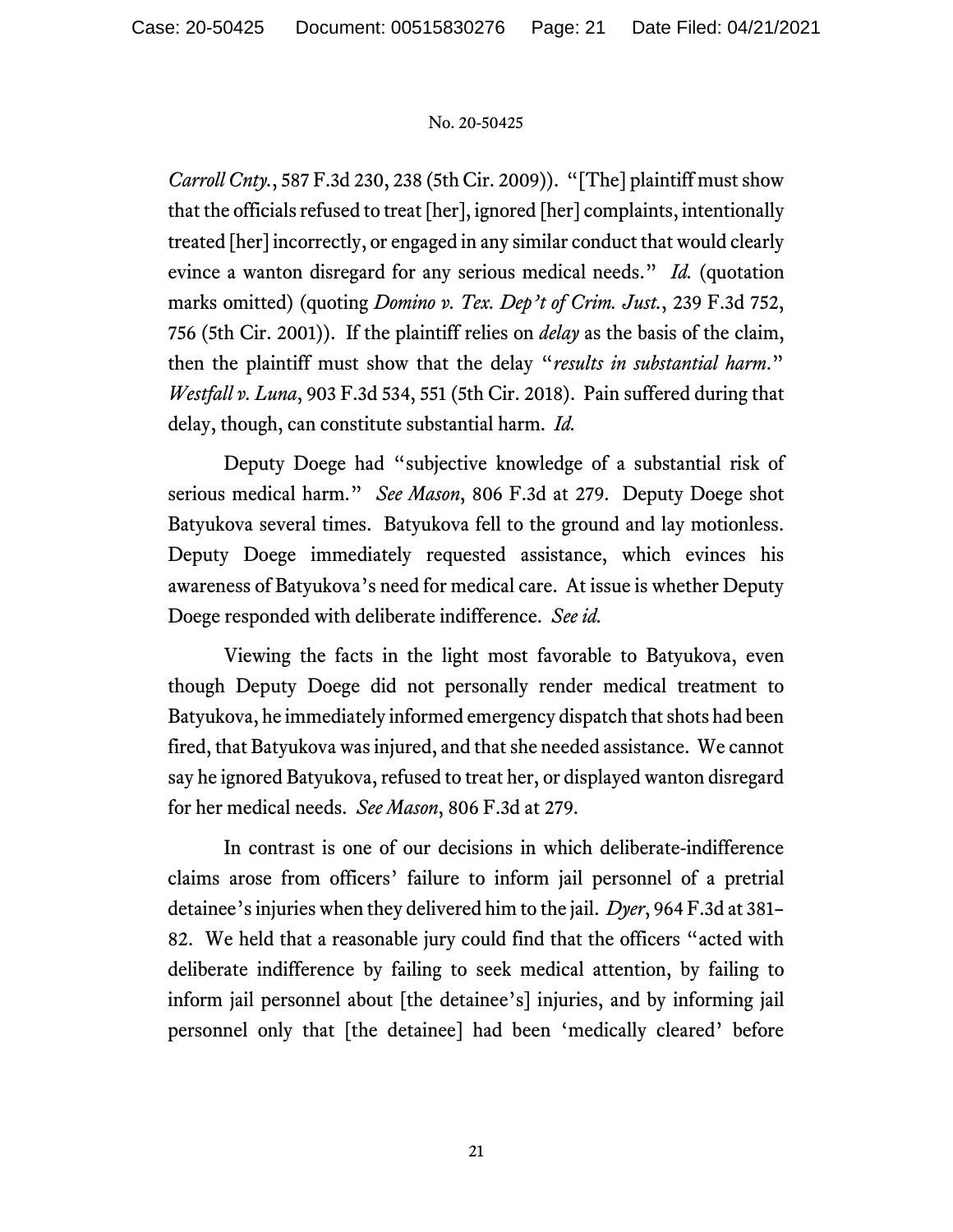arriving at the jail." *Id.* at 382. Here, Deputy Doege immediately sought medical attention.

Batyukova relies on the fact that Deputy Doege did not "individually" provide medical care. Although that is true, a Medina County deputy did render aid. That deputy approached Batyukova, determined that she was breathing and responsive, and stayed with her until EMS arrived. In *Mason*, the fact that one officer "did not *personally* participate" in the rendering of medical care did not constitute deliberate indifference. 806 F.3d at 279. There, three officers responded to a reported armed robbery at an apartment, and one of the officers shot the person suspected of the robbery. *Id.* at 272– 73. After the shooting, the defendant–officer called an ambulance, left the apartment to return a police canine to the patrol vehicle, and returned to find other officers addressing the suspect's wounds. *Id.* at 279. We consider the facts of *Mason* to be closely analogous. Accordingly, that Deputy Doege was not the officer personally to approach Batyukova does not amount to deliberate indifference.

The only possibly meaningful difference between *Mason* and this case is the delay between the shooting and the moment the Medina County deputy approached Batyukova. At most, the delay was 15 minutes, which is the amount of time between Batyukova being shot and EMS arriving. We acknowledge that 15 minutes appears to be a long time to be left on the ground while bleeding from gunshot wounds. It does not, however, amount to a legally cognizable claim for deliberate indifference because Batyukova has not presented any evidence that the delay resulted in "substantial harm." *Mendoza v. Lynaugh*, 989 F.2d 191, 195 (5th Cir. 1993).

There is no indication that the delay between being shot and being approached, either by the Medina County deputy or EMS, increased